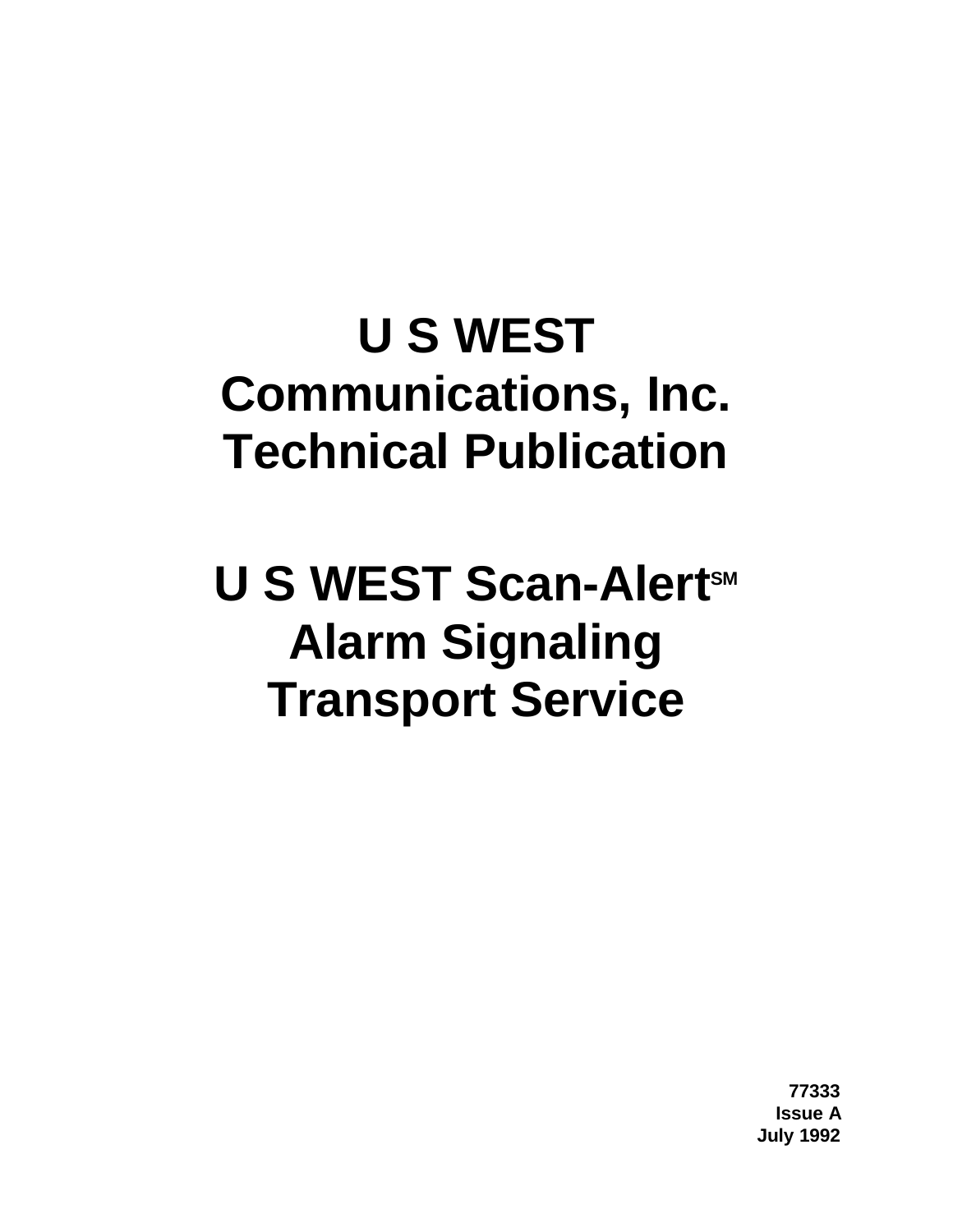# **U S WEST Communications, Inc. Technical Publication**

# **U S WEST Scan-AlertSM Alarm Signaling Transport Service**

**Copyright 1992 77333 Printed in U.S.A. Issue A All Rights Reserved July 1992**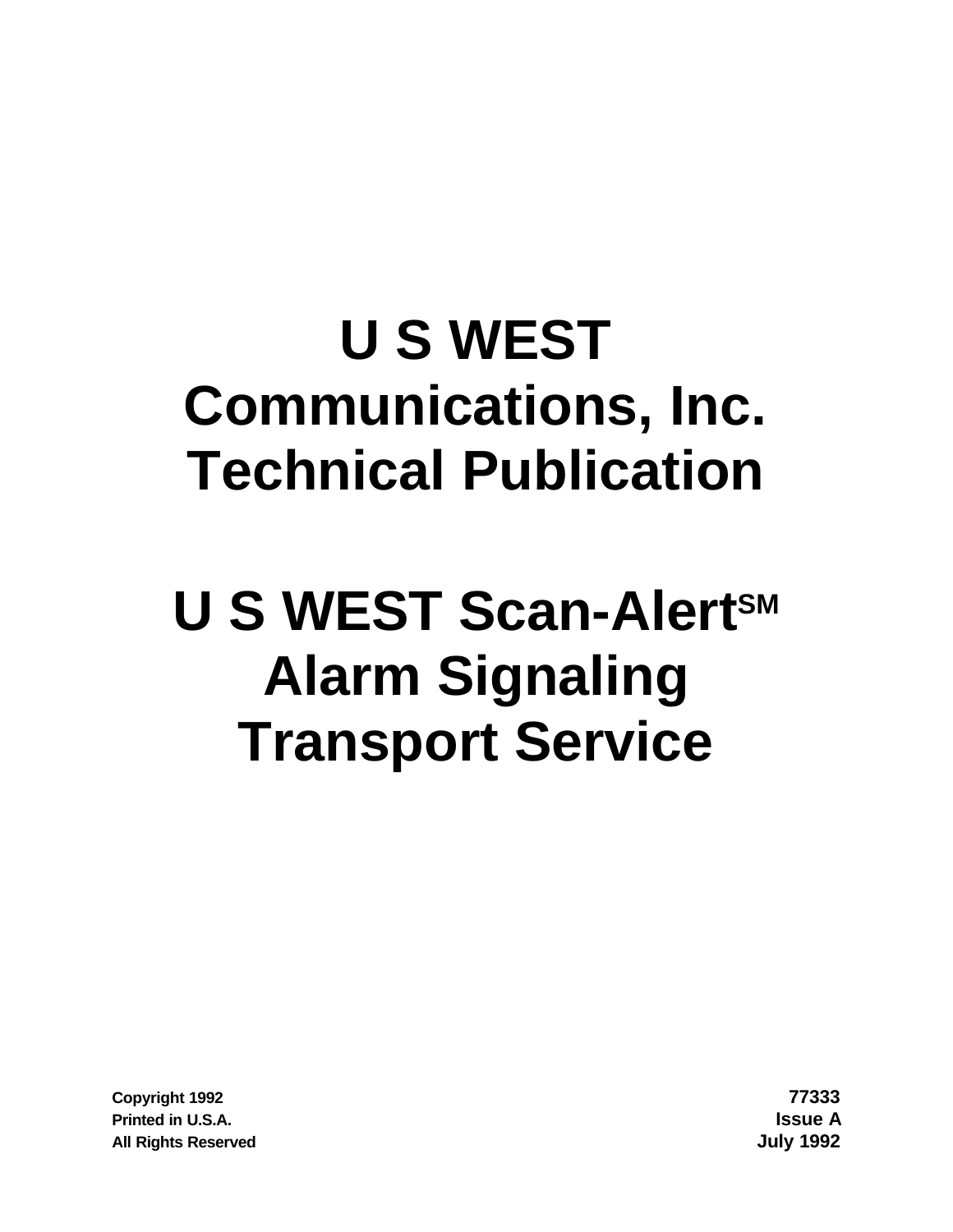# NOTICE

This publication describes the technical interface specifications for the U S WEST Scan-AlertSM Alarm Signaling Transport Service provided by U S WEST Communications, Inc. to their customers.

U S WEST Communications, Inc. assumes no responsibility for any cost incurred by a given manufacturer in conforming to the requirements of this specification. Conformance to this specification does not constitute a guarantee of a given suppliers equipment and/or its associated documentation for use within U S WEST Communications, Inc.

U S WEST Communications, Inc. makes no representation or warranty, expressed or implied, with respect to the Remote Module that is Customer Provided Equipment (CPE).

U S WEST Communications, Inc. reserves the right to revise this publication for any reason and without any prior notification.

If further information is required, please contact:

U S WEST Business Resources, Inc. Manager - Information Release 1801 California St., Rm. 1340 Denver, CO 80202 (303) 298-8740

Scan-Alert<sup>SM</sup> is a Service Mark of U S WEST Communications, Inc.

Throughout this publication, the term U S WEST signifies U S WEST Communications, Inc.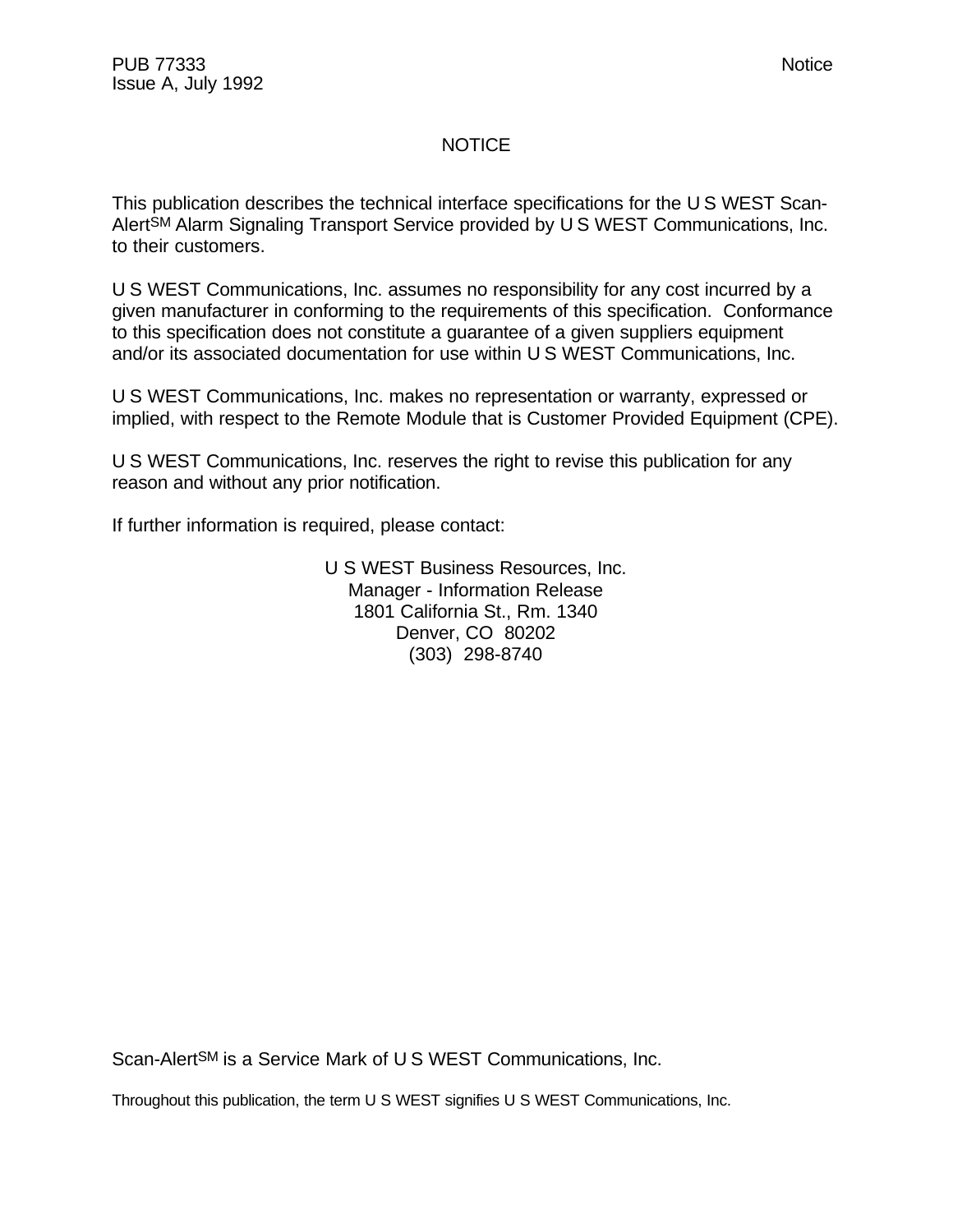#### PLEASE TEAR OUT AND SEND YOUR COMMENTS/SUGGESTIONS TO:

#### U S WEST BUSINESS RESOURCES, INC. Manager - Writing Services 1801 California, Room 1340 Denver, Colorado 80202 (303) 298-8740

Information from you helps us to improve our Publications. Please take a few moments to answer the following questions and return to the above address.

| Was this Publication valuable to you in determining<br>our requirements?                                                                                | YES        | NO <sub>1</sub> |
|---------------------------------------------------------------------------------------------------------------------------------------------------------|------------|-----------------|
| Was the information accurate and up-to-date?                                                                                                            | YES        | NO              |
| Was the information easily understood?                                                                                                                  | <b>YES</b> | NO              |
| Were the contents logically sequenced?                                                                                                                  |            | NO              |
| Were the printed pages legible?                                                                                                                         | <b>YES</b> | NO.             |
| Do you feel the description in the Catalog of Technical<br>Information and/or Digest of Technical Information<br>adequately described this Publication? | YES.       | <b>NO</b>       |

If you answered NO to any of the questions and/or if you have any other comments or suggestions, please explain:

|      | (Attach additional sheet, if necessary) |  |
|------|-----------------------------------------|--|
| Name |                                         |  |
|      |                                         |  |
|      |                                         |  |
|      |                                         |  |
|      |                                         |  |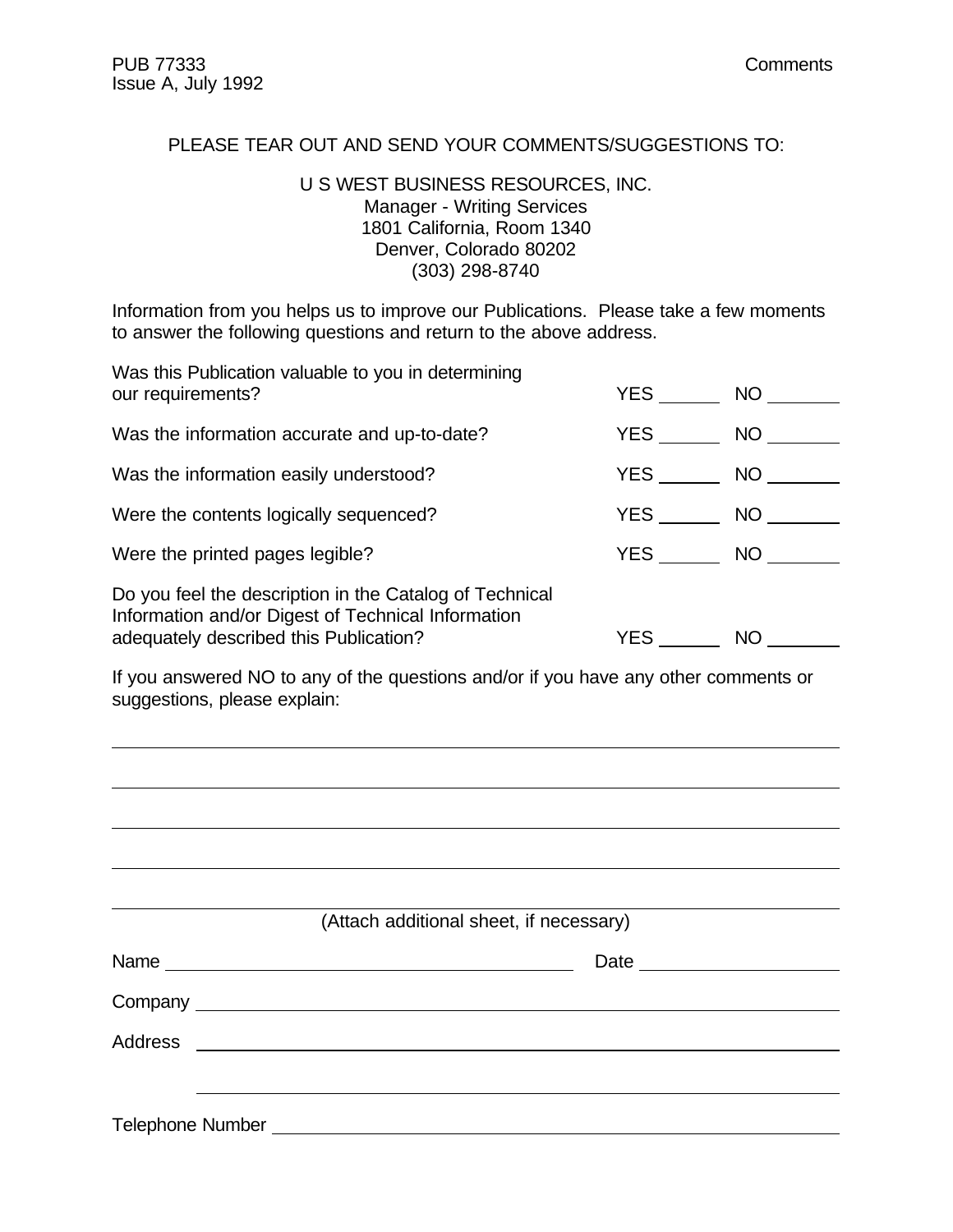# **1. Introduction**

#### **1.1 Scanner-CPE**

This publication describes the protocol necessary for Scan-AlertSM Technology to interface with Customer Premises Equipment (CPE). ScanAlertSM Equipment is referred to in the body of this publication as "Scanner." Scan-Alert<sup>SM</sup> is a method of alarm signal transport between CPE at an alarm agency's customer site and CPE based at the alarm agency. This publication provides sufficient details to enable an alarm agency to successfully interact with the Scan-Alert<sup>SM</sup> System. It also provides details to allow a manufacturer to produce equipment that uses the Scan-Alert<sup>SM</sup> protocol.

Scan-Alert<sup>SM</sup> is an alarm transport product that incorporates a data transmission system designed to transmit data signals over existing telephone lines using a metallic interface at the alarm agency's customer site. It is available in selected locations within U S WEST. Because this product is functional primarily on metallic facilities, it may not be available on all dial tone lines in a given area.

Scan-AlertSM Central Office Equipment (COE) polls alarm detection devices (located on a customer's premises) and, upon receipt of an alarm message, transmits a signal to a U S WEST. host processor and generally to an alarm company central station. See Figure 1.

This protocol allows digital communications over the serving facility, with the normal telephone station equipment either on-hook or off-hook, without interrupting the normal telephone service.

Service options include only those transport configurations available for the host - agency data lines, as described in the subsection entitled Host-Agency in Chapter 3.

#### **1.2 Host-agency**

This publication also describes the protocol necessary to interface the alarm agency based CPE with the U S WEST host computer.

This protocol allows agencies to transmit and receive digital communications from their offices through the host computer to an alarm detection device.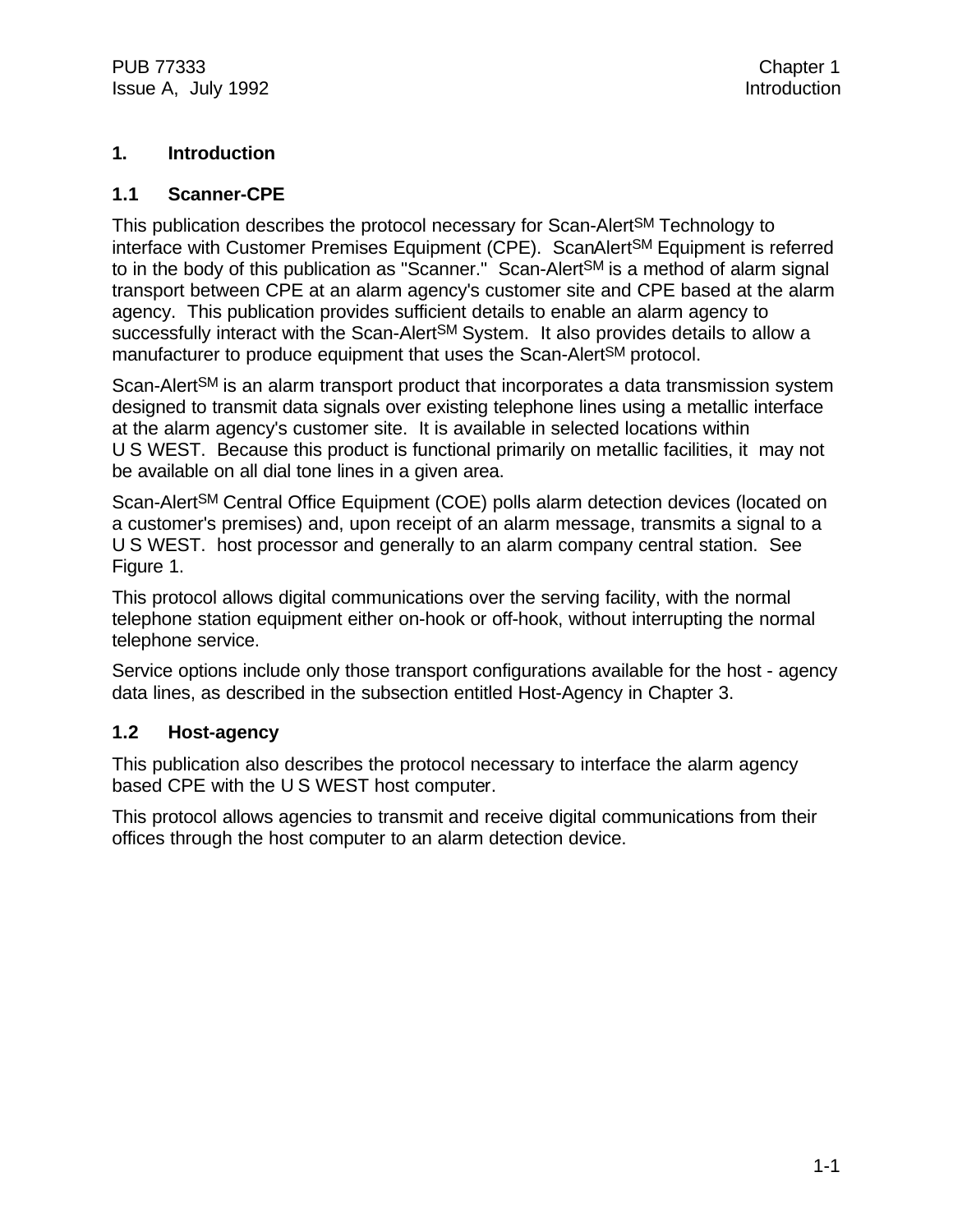#### **2. System Operation**

#### **2.1 Scanner-CPE**

The CPE in the Scan-Alert<sup>SM</sup> network is a device which is polled by the COE Scanner. To eliminate the need to poll the unit excessively when the telephone subscriber is offhook, the CPE transmits a supervisory tone (low-tone) 36.075 HZ +/- 1%, sine wave with an output impedance of 4.2K ohms +/- 5% and shall provide an output level of -6 dBm +10% -0% as measured with a 900 ohm load. When the CPE has information to send to the COE Scanner, it stops transmitting the low-tone. The COE Scanner responds to the loss of received low-tone and polls the CPE for the message. Communication between the Scanner and the CPE is half duplex.

When polled, the Scanner reports an "alarm" or "no alarm" message. Failure of CPE to respond to polling within 90 seconds is reported to the Alarm Service Provider (alarm company). See Table A.

A feature of this system is its ability to sense whether or not a CPE requires a poll. In the event that a phone is in use and the supervisory tone is sensed, the system may elect not to interrogate the associated CPE. A minimum signal is specified at the Network Interface. See Section 3 for detailed description. The function of the CPE is to provide a communication interface for transmitting data from the customer premises to the Scanner located in a U S WEST Communications, Inc. Scan-AlertSM equipped Central Office.

Scan-Alert<sup>SM</sup> will support the reporting of up to eleven different alarm signals and four system maintenance alarms. The system maintenance alarms are translated into data that is reported to the agency. For that reason, the meaning of these alarms is fixed. The four system maintenance alarms are:

- Open-box switch (reports activity and/or tampering with the Customer Premises Equipment).
- Loss of AC power.
- Low CPE battery voltage.
- Diagnostic error in the CPE functions.

The last three system maintenance alarms are unlatched (are one time reporting only) and do not require the alarm agency to respond. The eleven alarm signals and the openbox switch are latched and the alarm must be changed by the alarm agency and do require the alarm agency to respond.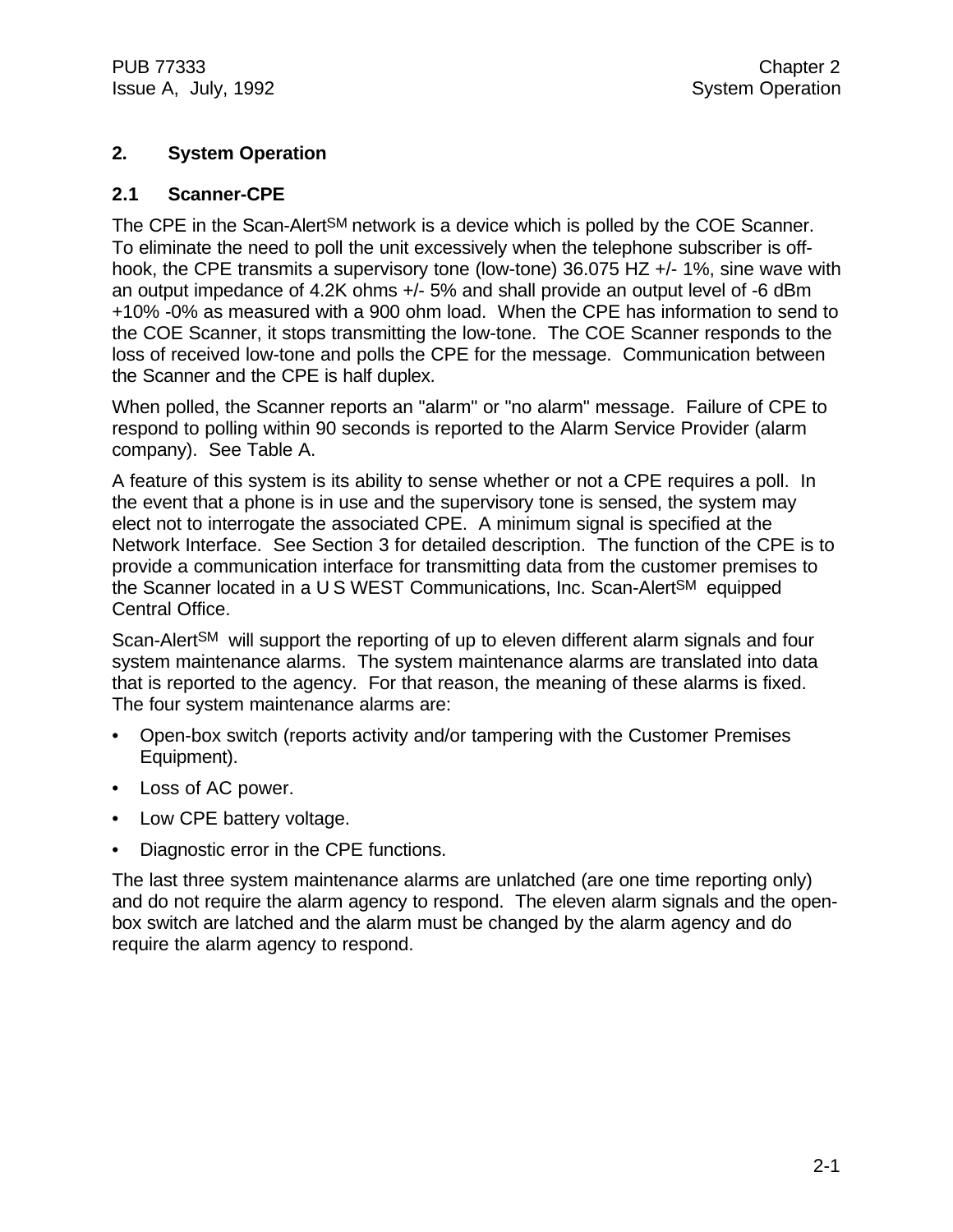# **Table A** Communications Sequence

| <b>Normal Communications Sequence</b>              |            |                                                         |  |
|----------------------------------------------------|------------|---------------------------------------------------------|--|
| <b>CPE</b>                                         |            | <b>Scanner</b>                                          |  |
| Transmits supervisory tone:<br>Supervisory tone on |            | May elect to not poll CPE                               |  |
| Supervisory tone off                               |            | Polls CPE maximum of 52<br>seconds after tone loss      |  |
| Transmits alarm or no-alarm message                |            | If alarm, transmits alarm to host                       |  |
|                                                    |            | Scanner sends acknowledgement<br>to CPE                 |  |
| Supervisory tone on                                |            |                                                         |  |
| <b>Open Line Communications Sequence</b>           |            |                                                         |  |
| <b>CPE</b>                                         |            | Scanner                                                 |  |
| Supervisory tone on                                |            | May elect not to poll CPE                               |  |
|                                                    |            |                                                         |  |
|                                                    | Open Line: | Loss of the supervisory tone                            |  |
|                                                    |            | Polls CPE maximum of 52<br>seconds after tone loss      |  |
|                                                    | Open Line: | Without CPE response, sends<br>New Fault report to host |  |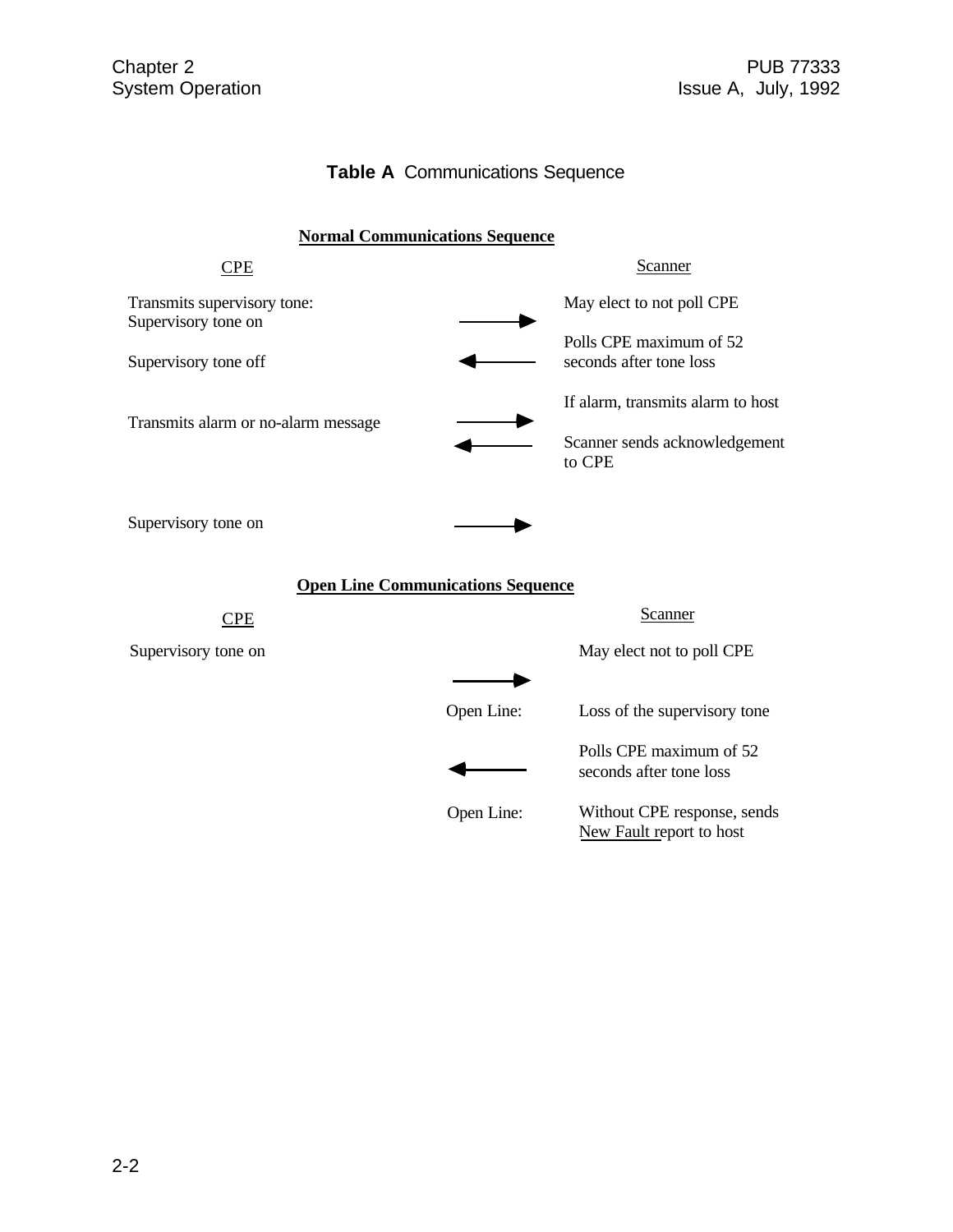When there is no alarm and no action is required by the alarm agency, or when the alarm agency has acknowledged the alarm and the alarm is still present, the CPE transmits the supervisory tone. To report a change of any alarm signal, the CPE removes the supervisory tone. In the absense of noise on the loop, the Scanner will wait a maximum of 26 seconds before recognizing the loss of the supervisory tone, at which time it will issue a poll a maximum of 26 seconds later.

The CPE starts counting from the moment that the supervisory signal is removed. If the Scanner has not polled the CPE within a fixed period of time, the CPE will output a "Wait" message. This period of time is programmed into the CPE and must not exceed 60 seconds.

This service also reports to an alarm agency that a cut in the telephone line has been detected.

Scanner-CPE and host-agency communications follow a four layer approach; Physical Layer, Link Layer, Packet Layer and Session Layer. The following sections describe each of these layers.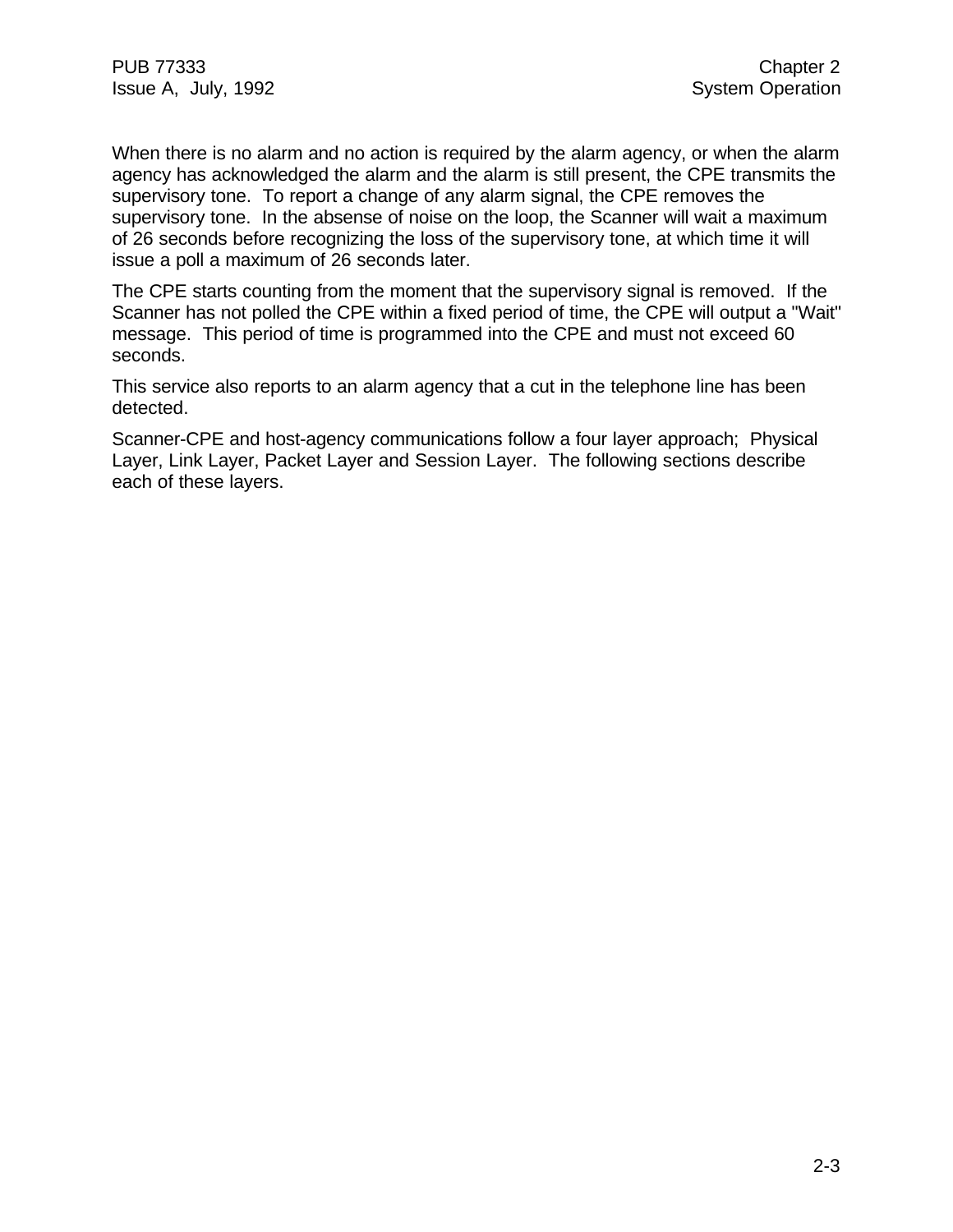

Scan-AlertSM Emergency Reporting Service provides a means of identifying and notifying the customer's alarm company of a change in the status of alarm or other type monitoring sensor located on a customer's premises. Scan-AlertSM Service utilizes a scanner (1) connected in the Central Office (2) to that customer's single party exchange line (3). The scanner is used to repetitively poll an alarm agency's provided CPE (4) which is connected to an alarm control panel (5), which monitors alarm sensors (6). A change in status (Alarm Condition) in an alarm sensor is recorded in the CPE, then polled by the scanner, and transmitted through the scanner to a centrally located processor (7). The processor will then transmit the change in status to the alarm agency (8) via a data connection. Once the alarm agency receives notice of an alarm condition (fire, burglary, medical, or other), the agency notifies the proper authority (9) or responds according to prearranged instructions with their customer. It is important to note that cut or interrupted lines are also reported to the alarm agency.

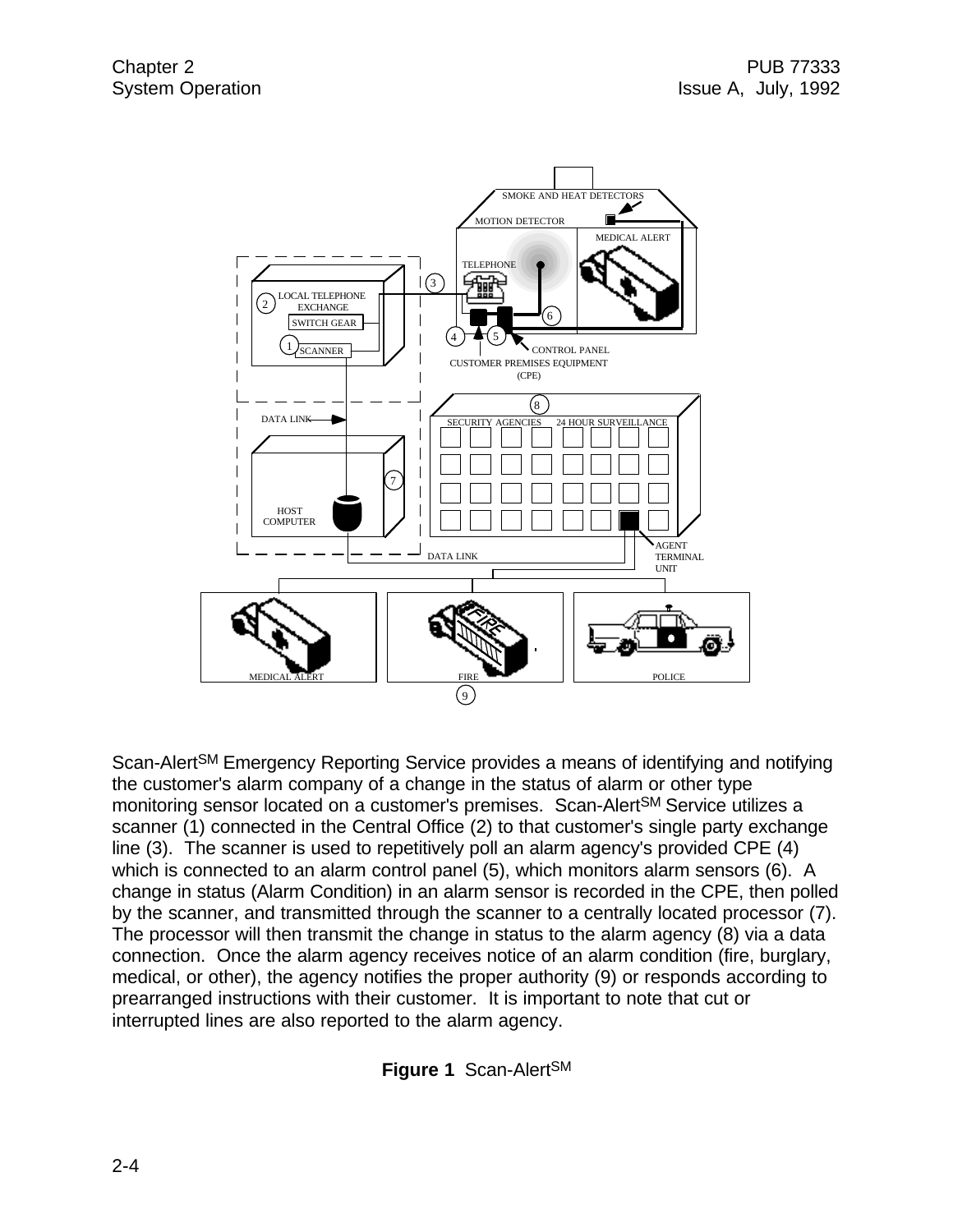## **2.2 Host-agency**

The agency based CPE is a device which is polled by the U S WEST host computer. Under normal conditions, the host computer polls the agency based CPE every 2 to 4 seconds. Originally optimized for alarm transport, this protocol allows the agency to send user defined data packets to and from the alarm detection device for a wide variety of applications.

Agencies may only communicate with alarm detection CPEs which are assigned to them in the U S WEST host computer. No agency can obtain another agency's alarm information.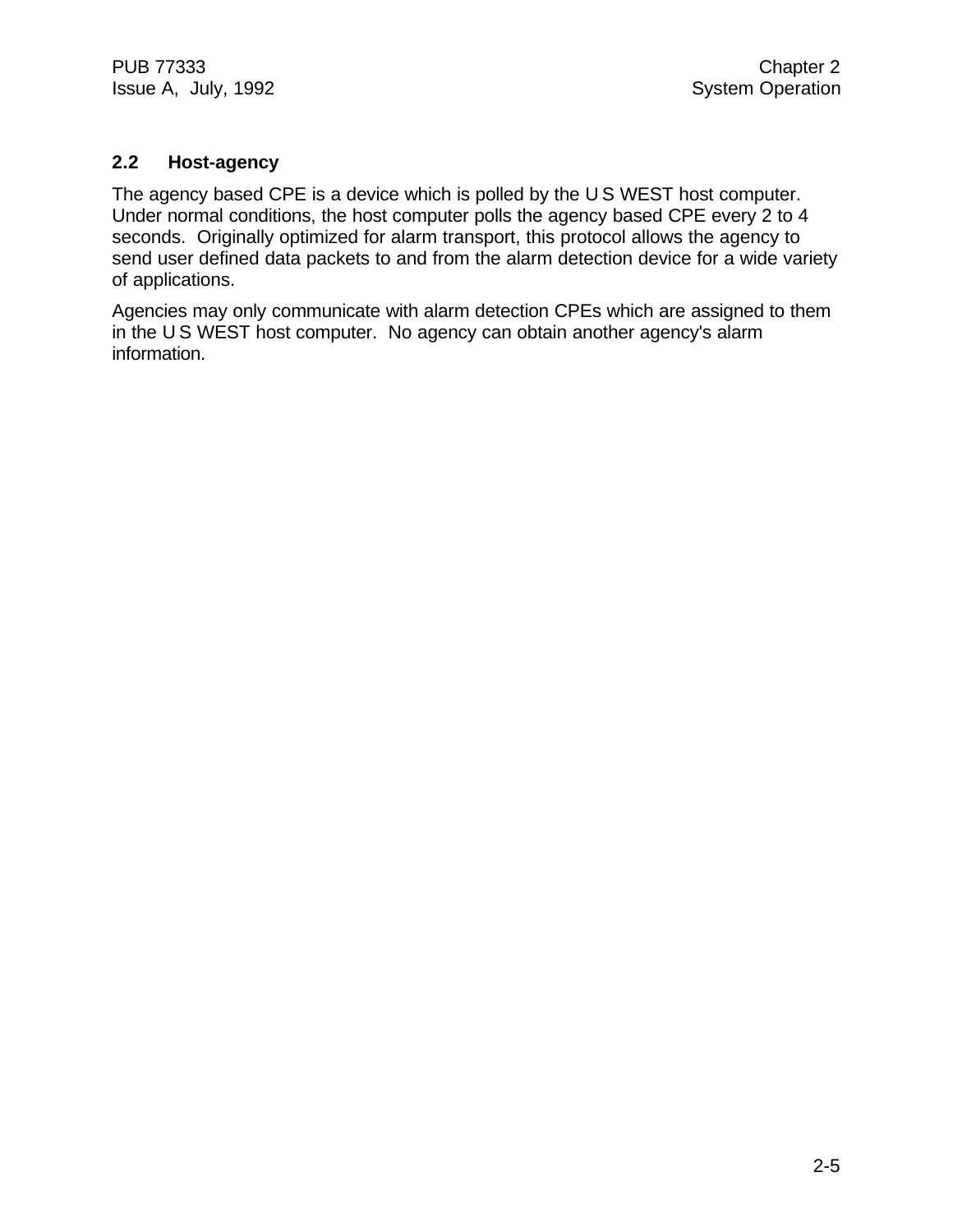### **3. Physical Layer**

#### **3.1 Scanner-CPE**

The physical communications layer for the CPE is a bridged tip/ring, polarity insensitive, connection and all implementations shall abide by Federal Communications Commission (FCC) Regulations, Part 68. The interface shall be designed to provide reliable low speed telemetry over a continuous copper pair, without a gain device, with a maximum total loop resistance of 1600 ohms. See Table B for some typical characteristics.

The polling signal is Frequency Shift Key (FSK) modulated with a center frequency of 2877 +81/-5 Hz. The mark frequency for both transmission and reception shall be 2977 +81/-5 Hz. The space frequency shall be 2777 +5/-27 Hz. The bit width, (the time between two bits) shall be 2.52 milliseconds +/-5%.

The FSK carrier level delivered from the Network Interface to the CPE must be between -5 dBm and -40 dBm. The CPE responds to the polling with a FSK signal at the same carrier frequency. The output level must not fall below -11 dBm and must not exceed -9 dBm. The maximum noise addition to a 10 dBrnC line shall be 0.5 dBrnC.

#### **3.2 Host-agency**

The physical communications layer for the agency can be defined in various methods. The Scan-Alert<sup>SM</sup> host provides a RS-232C 1200 baud port, of which the agency is defined as Data Terminal Equipment (DTE). Most installations currently use 4-Wire dedicated data lines, with the 202T type modem standard to transport the communications to the agency premises. The user should check with the local U S WEST Representative for the exact configurations available. See U S WEST Communications, Inc. Technical Publication 77365, "Network Channel and Network Channel Interface Combinations" for a listing of NC and NCI codes used within U S WEST.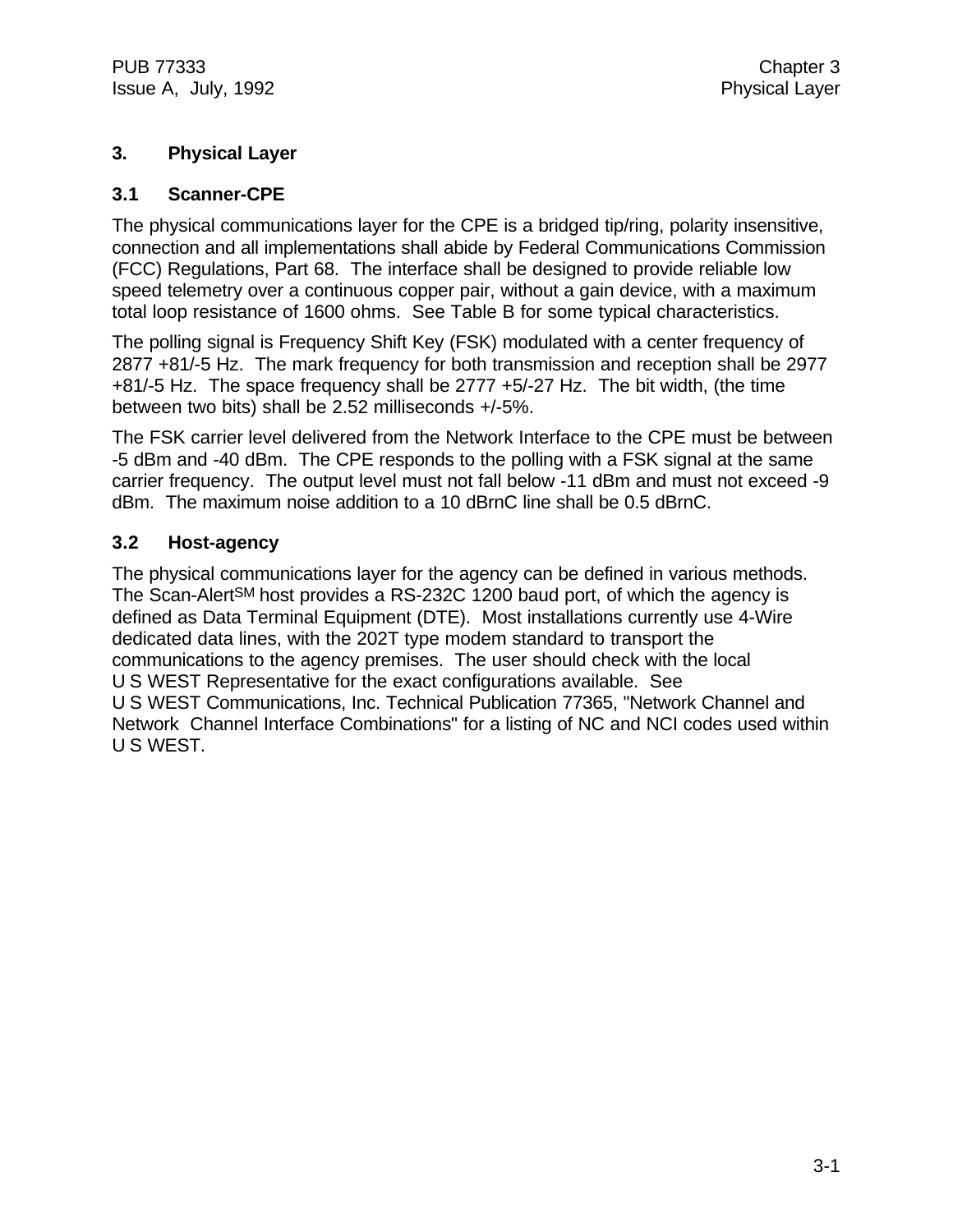**Table B** Typical Characteristics of Metallic Telephone Lines

- DC loop resistance =  $1600\Omega$
- May or may not have 88 MH load coils (Loaded Cable)
- 1KHz loss of 3.65dB average, with a range of 0.5dB to 16.0dB.
- Dielectric strength (conducter conducter) of 2.4 kv DC minimum for Polyethylene insulated conductors and 0.5 kv (peak) for pulp insulated conductors.
- Nominal capacitance of 83 μF per mile.
- Loop noise of =20 dBrnC.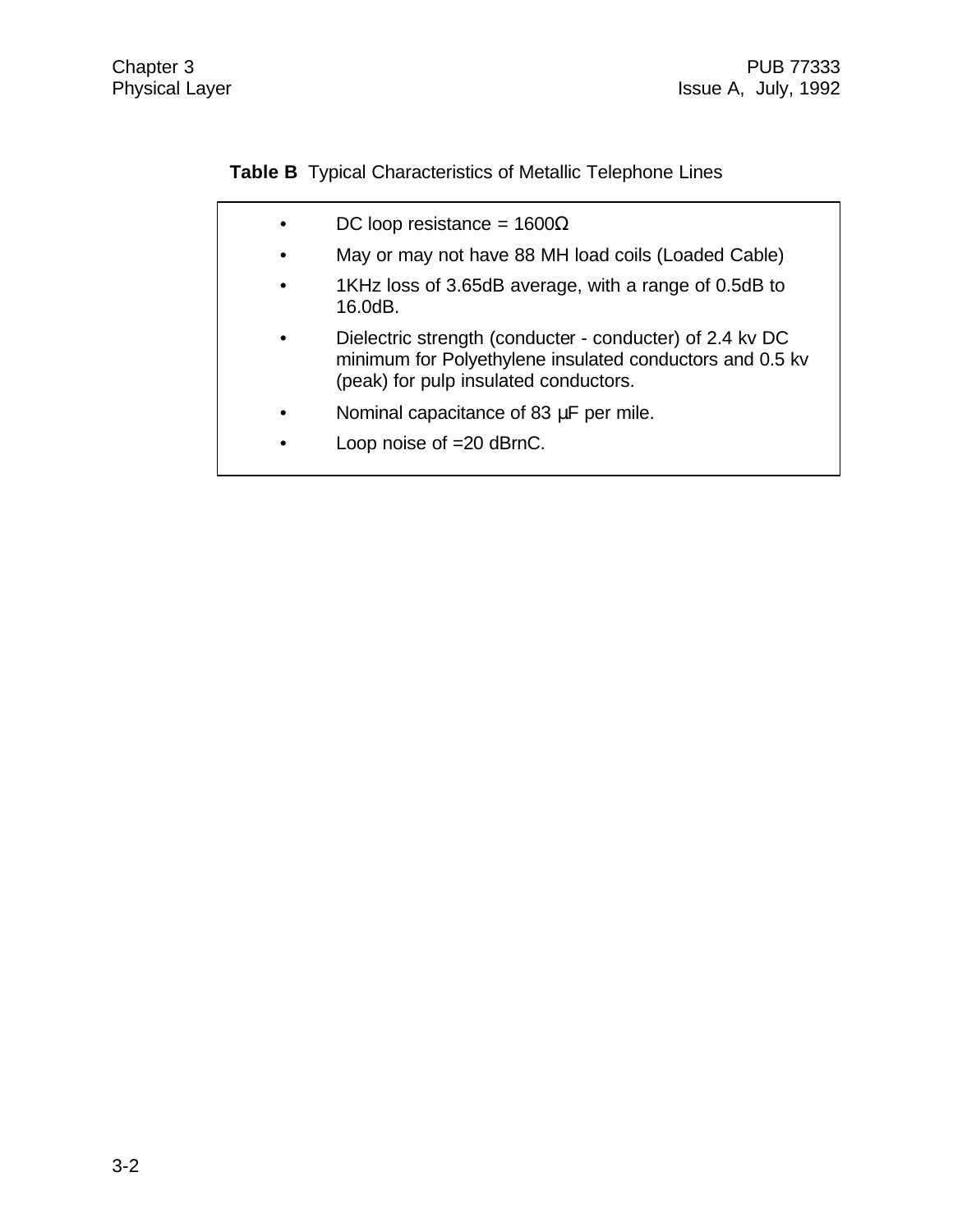# **4. Link Layer**

#### **4.1 Scanner-CPE**

Polling is accomplished from the Scan-Alert<sup>SM</sup> Central Office Equipment using serially transmitted data. The alarm detection CPE will respond to the poll with the serial data. The Scanner injects carrier onto the line and then transmits the synchronization pattern (SYNC), followed by the message. The CPE shall interpret the message, using higher levels of the protocol, and be able to begin its response within 15 milliseconds of the end Scanner message.

Scanner SYNC shall be the 6 bit pattern 111010. CPE shall be the 24 bit synchronization pattern 0000 0000 0000 1111 1110 1001. The CPE shall assume that there may be erroneous data due to noise caused by the frequency injection which will follow carrier detect but precede SYNC. This should be ignored. Following SYNC, the Scanner sends 2 bits of information called the EA bits. The E bit, if set, indicates that the message uses data encryption. The A bit, if set, acknowledges that the previous data message was received properly.

In normal circumstances, the CPE shall output low-tone at all times. In the event that the CPE has data it wishes to send the Scanner, low-tone should be removed. The CPE shall define a WAIL time-out which shall be less than 60 seconds. If the CPE has removed low-tone and the Scanner fails to poll data within the WAIL time-out, the CPE may send WAIL, which is defined as SYNC followed by the least significant bytes of the HARD and SOFT IDs exclusive OR'ed. All CPE's which provide alarm transport shall implement WAIL. The data shall not be encrypted in this message. This WAIL shall output twice each second until the Scanner polls the CPE. If the Scanner has not polled the CPE after WAIL has been sent for 120 seconds, the CPE should assume the Scanner is down.

When CPE is connected to the network, it must carry a 16 bit binary identification number. This number will be referred to as the hard identification. The CPE must transmit this number to the Scanner when requested. This number is used in other data messages and in the encryption process described later.

When the CPE is connected, the Scanner will transmit another 16 bit binary identification number. The CPE must receive and store this number for future use. This number will be referred to as the soft identification.

When the first information bit of data coming from the Scanner indicates that data is encrypted, the data to be encrypted will follow the second information bit and extend through the "end of the message," including the "checksum.".

The "checksum" is a four bit wide quantity found by summing the data in question starting with 00EA and the carry bit is added back to the least significant bit. This number is used in other data messages and in the encryption process. The checksum is then inverted. Additionally, CPE must encrypt most messages, using the same data boundaries.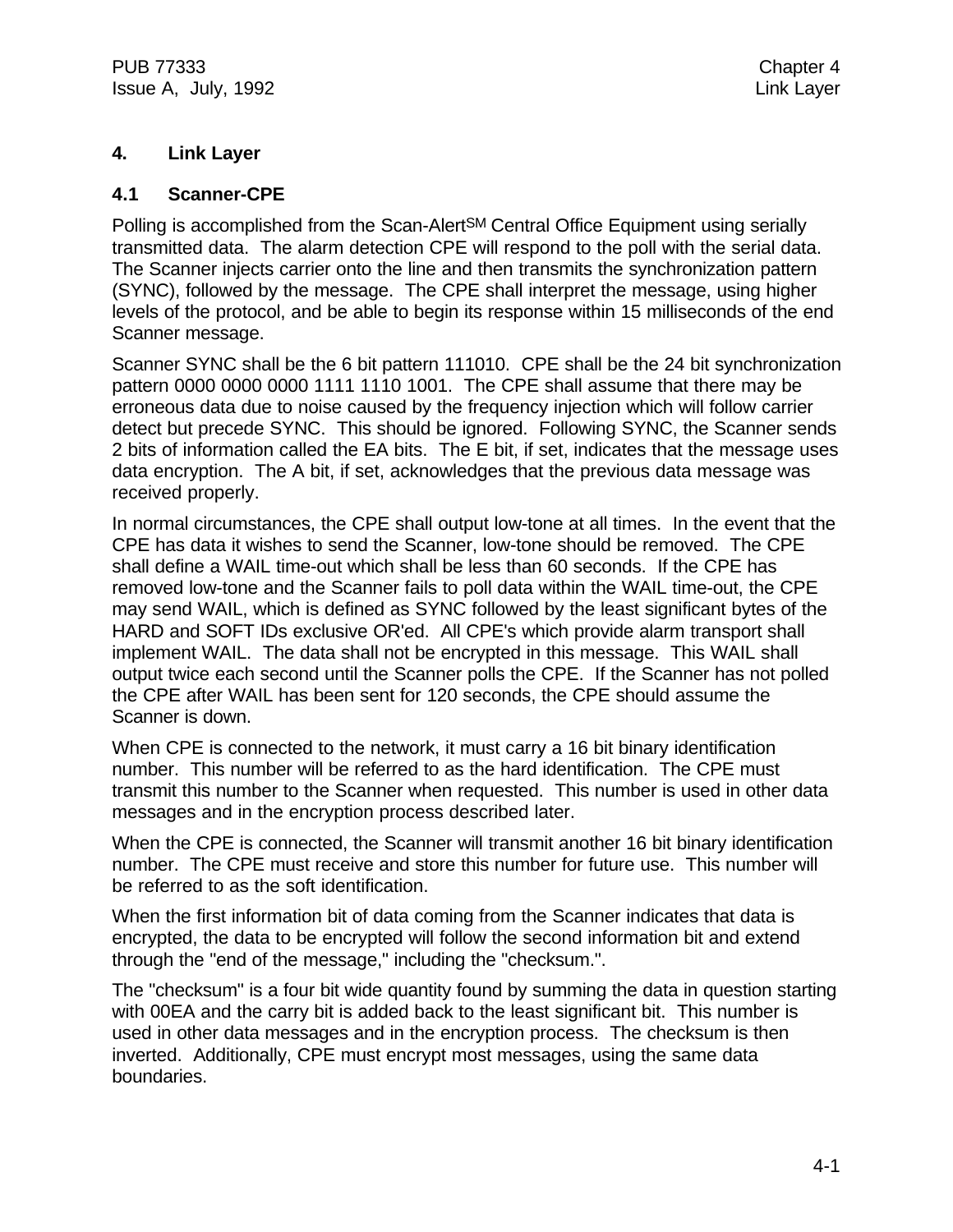All messages except the "WAIL" message, must carry one or more "checkouts." These "checkouts" will also be included in Scanner to CPE transmissions.

All data in messages after the EA bits and including the checkouts undergo data encryption. Three types of encryption algorithms masks are used. The particular algorithm employed is a function of the message type. The algorithms are:

- HARD/SOFT
- HARD/HARD
- SOFT/SOFT

These names refer to the Hard and Soft Identification (ID) numbers.

Assuming the following conventions:

H1= most significant HARD ID byte

H0= least significant HARD ID byte

S1= most significant SOFT ID byte

S0= least significant SOFT ID byte

M1= most significant mask byte

M0= least significant mask byte all encryption algorithms use the formula:

 $M1 = [i + 33 \text{ hex}]$ 

 $MO = [j + 33 \text{ hex}]$ 

Where:

i=H0 and j=S0 for the HARD/SOFT encryption type.

i=H1 and j=H0 for the HARD/HARD encryption type.

i=S1 and j=S0 for the SOFT/SOFT encryption type.

The mask is then exclusive OR'ed into the first 4 complete nibbles of the message. For example, if the HARD ID is 1234 hex and the SOFT ID equals 5678 hex, the message 9ABC would be encrypted to read following in the HARD/SOFT encyryption:

 $i = HO = 34$  hex  $i = SO = 78$  hex  $M1 = i + 33$  hex = 67 hex  $MO = i + 33$  hex = AB hex  $msg = 9ABC XOR 67AB = FD17 hex$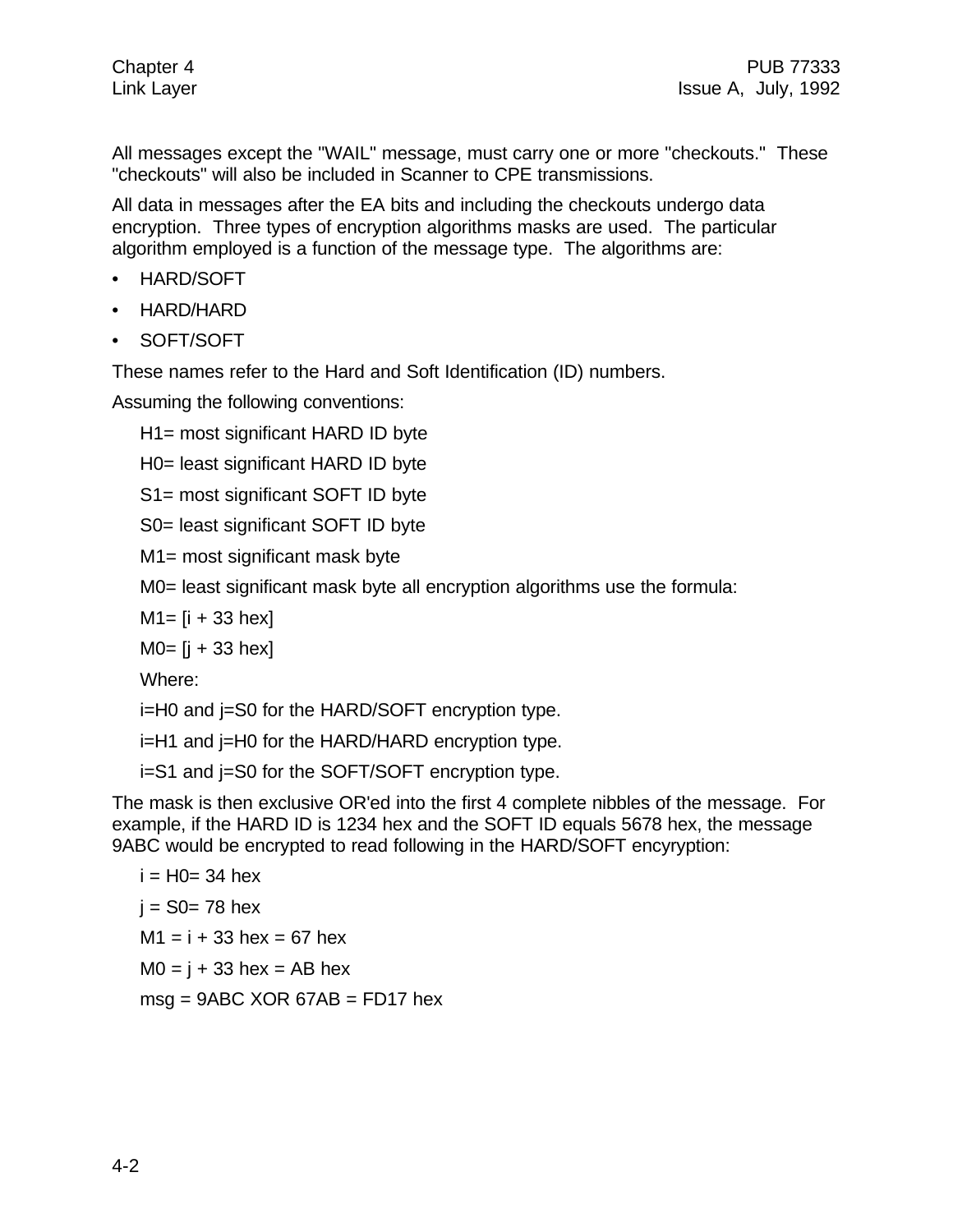Thus, the complete encrypted message is FD17 hex. The host will identify what the SOFT ID is, but can not identify what the message is. After the data is encrypted, the message goes through a 4-to-5 bit translation designed to prevent any message from having 4 adjacent ones. The following table describes the encode/decode scheme:

| <b>DATA</b> | <b>TRANSLATION</b> |
|-------------|--------------------|
| 0000        | 00100              |
| 0001        | 00101              |
| 0010        | 00110              |
| 0011        | 00111              |
| 0100        | 01100              |
| 0101        | 01001              |
| 0110        | 01010              |
| 0111        | 01011              |
| 1000        | 10100              |
| 1001        | 10001              |
| 1010        | 10010              |
| 1011        | 10011              |
| 1100        | 10101              |
| 1101        | 10110              |
| 1110        | 10111              |
| 1111        | 01101              |

SYNC and the EA bits shall not go through the translation.

#### **4.2 Host-agency**

Messages begin with a line feed and are terminated with a carriage return from host to agency. Two types of messages are sent in poll and return:

- Poll without data
- Poll with data

In return, the agency will send two types of messages to the host computer:

- Return without data
- Return with data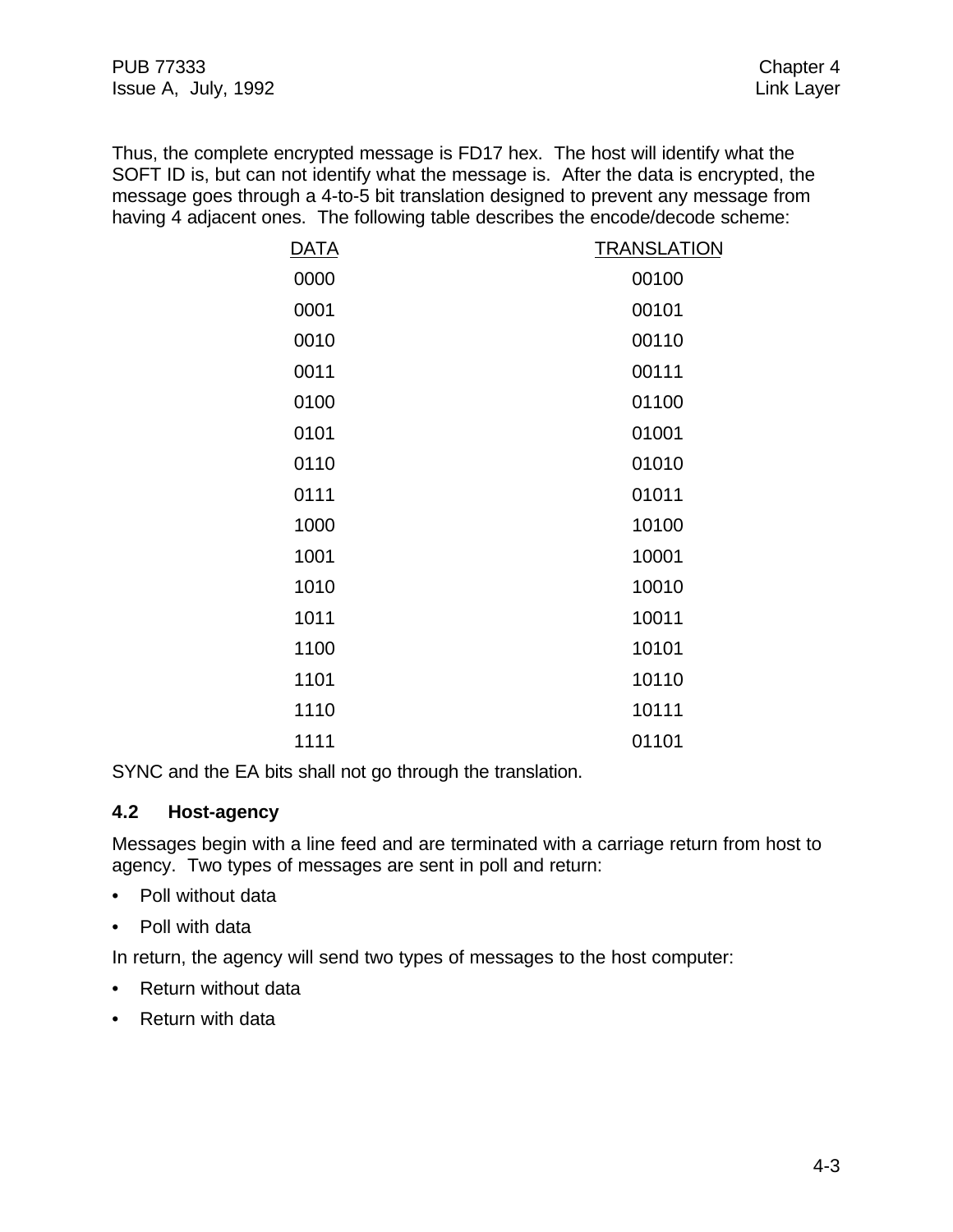In the case that a message has to be acknowledged; ASCII 'A' shall immediately precede the line feed. Additional line feeds may be in the message before the carriage return and should be interpreted according to the protocol. The character immediately preceding carriage return is the checksum, calculated as follows:

- Add CHR A and all CHR's from <LF> until end of received, without <CR>.
- And the result with 3F.
- OR the number by 20.
- This will be the checksum <CKS> in the received messages.
- The checksum is inserted before <CR>.

The host is the master of communications and polls the agency. The agency shall not transmit data onto the line unless it receives a message with proper checksum. Upon receipt of a poll, the agency will transmit the next message it wishes to send.

If the host has failed to poll the agency for 20 seconds, the agency should inform the user of a host-agency communications failure.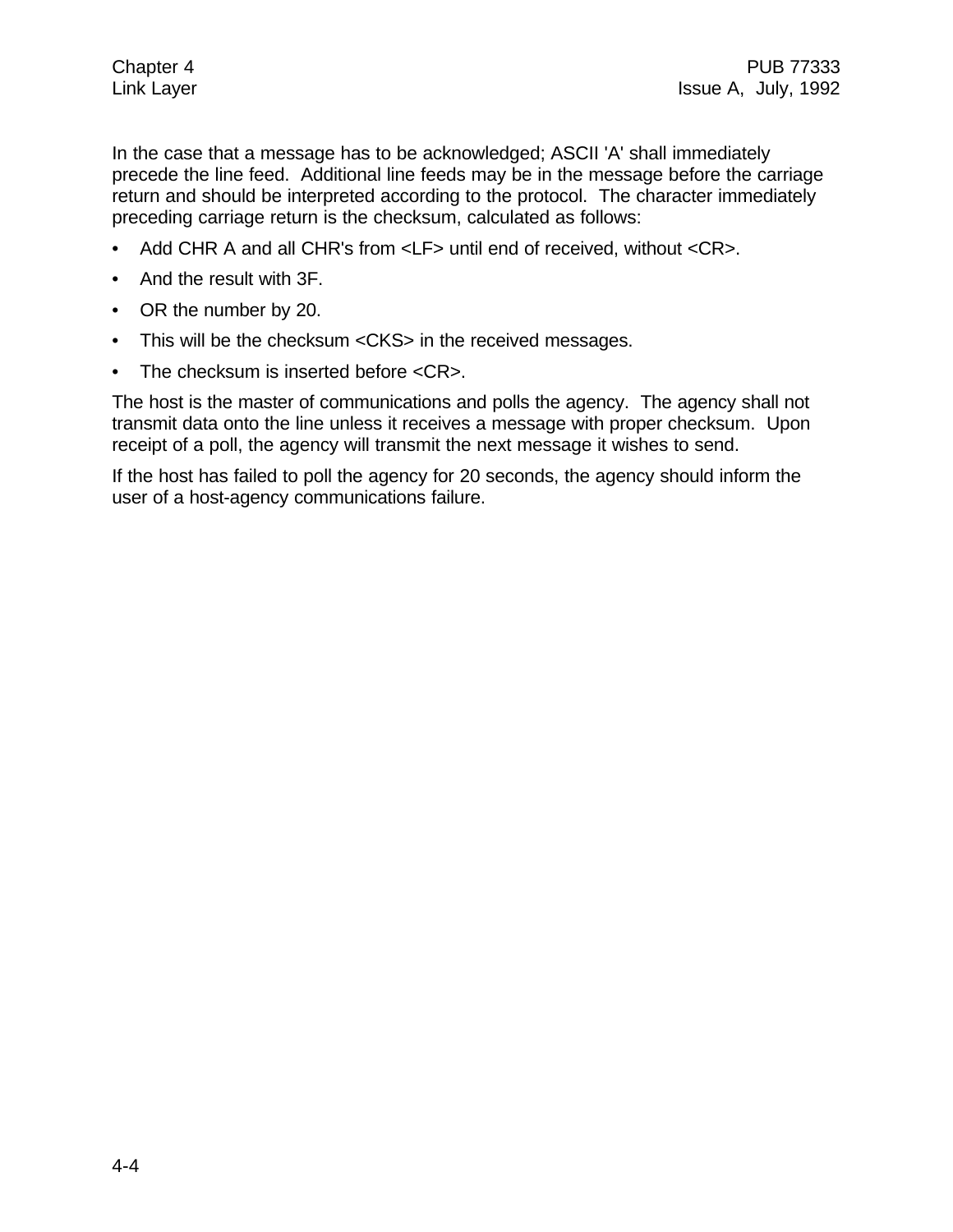#### **5. Packet Layer**

#### **5.1 Scanner-CPE**

The packet layer definitions shall be implemented in full to assume compliant operations and hence, reliable communications.

Scanner-to-CPE messages fall into the following types (each field described at the end of this section):

RQ1: Poll for Change - This is the normal poll message of the Scanner asking the CPE for new information it may have. It is of the following format:

SYNC EA PPPP HHHH 0000 KKKK

RQ2: Poll for Status - This is a "forced poll," that is the Scanner is requesting the current state of the CPE. It is of the following format:

SYNC EA PPPP HHHH 0001 KKKK

RQ3: Pin State Ackknowledgement - This is the mechanism by which an agency may acknowledge receipt of a pin state change. It is of the following format:

SYNC EA PPPP HHHH 1000 KKKK XYAA ZZZZ LLLL

RQ4: Data Packed - This is a mechanism for the Scanner to send user defined data packets to the CPE. The reader shall note that this has been defined in the cases of RQ3 and RQ6. It is of the following format:

SYNC EA PPPP HHHH 1nnn KKKK ...data... LLLL

RQ5: Poll for HARD ID - This is a request for the CPE to tell the Scanner its HARD ID. It is of the following format:

SYNC EA AAAA BBBB 0110 KKKK

RQ6: Write SOFT ID - This message allows the Scanner to tell the Scanner its SOFT ID. It is of the following format:

SYNC EA PPPP HHHH 1010 KKKK 1100 0000 [2 byte SID] LLLL

RQ8: This message allows the Scanner to verify the SOFT ID and CPE. It is of the following format:

SYNC EA PPPP HHHH 0100 KKKK

RQ9: Output On - This command is used to tell the CPE to turn on its relay (if this applied to the CPE). It is of the following format:

SYNC EA PPPP HHHH 0010 KKKK

RQ10:Output Off - This command turns off the relay (if applicable). It is of the following format:

SYNC EA PPPP HHHH 0011 KKKK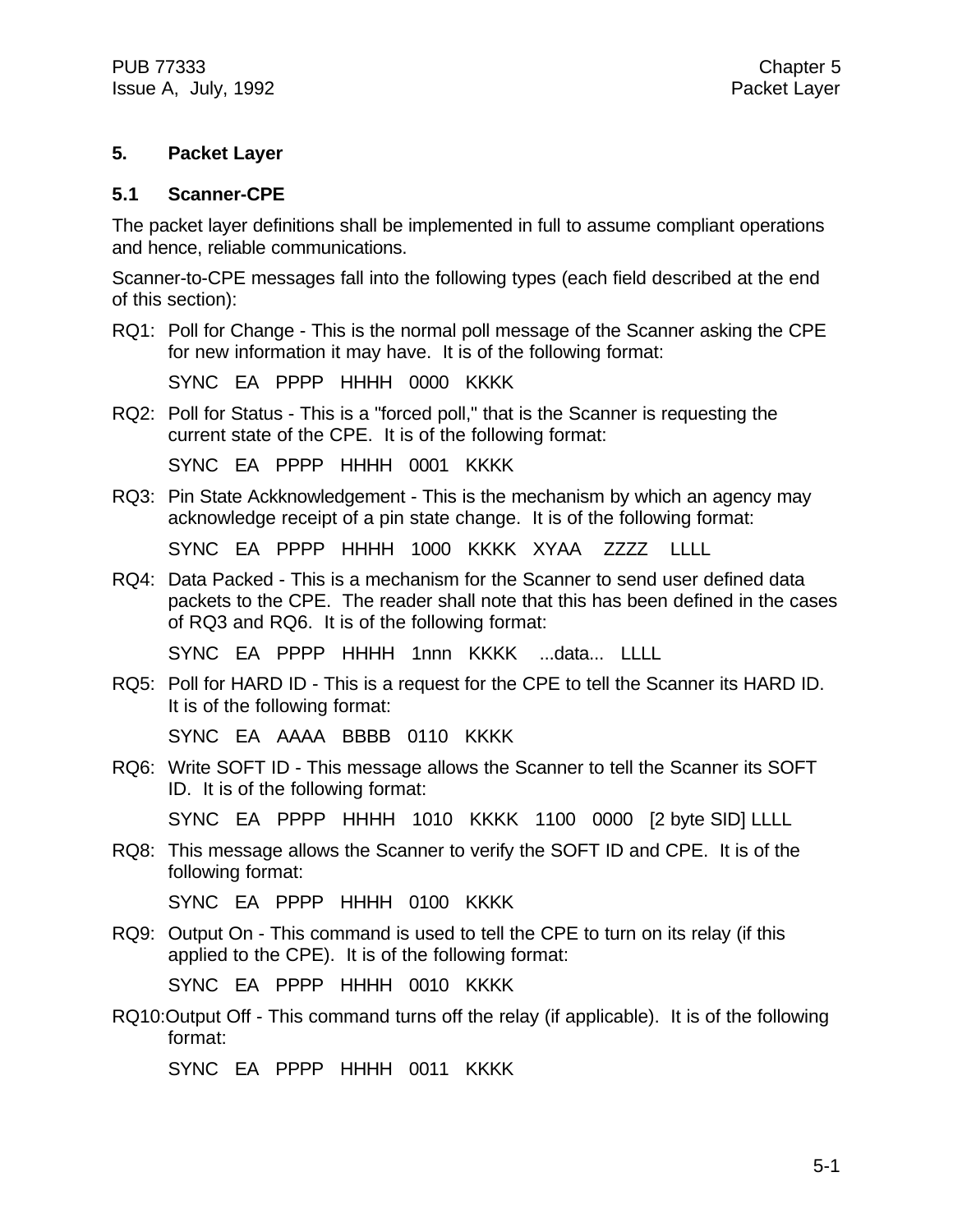CPE-to-Scanner message falls into the following types (each field described at the end of this section):

RE1: No Change in CPE Status - This is the normal "I'm okay but nothing is new" CPE response. It is of the following format:

SYNC HHHH PPPP 0000 KKKK

RE2: Medium Alarm Report - This allows the CPE to send either one or two pin state changes in a message. It is of the following format:

SYNC CCCC CCCC 0011 KKKK ZZZZ TTTO ZZZZ TTTO LLLL

RE3: Long Alarm Report - This allows the CPE to send its complete state. It is of the following format:

SYNC CCCC CCCC 0100 KKKK [44 bit string] LLLL

RE5: Data Packet - This allows the CPE to send user defined to Scanner. The user should see RE6 to be sure functionality shall not conflict. It is of the following format:

SYNC CCCC CCCC 1nnn KKKK ...data... LLLL

RE6: Transmit HARD/SOFT ID

SYNC CCCC CCCC 1010 KKKK 0100 0000 [2 byte HID] LLLL -OR-

SYNC CCCC CCCC 1010 KKKK 0100 0001 [2 byte SID] LLLL

The fields are as follows (each character represents a bit):

SYNC - As previously described

EA - As previously described

PPPP HHHH - HARD ID "window" used to determine if two CPEs have been electrically connected via a phone call.

PPPP is a random pointer to the first bit of a 4 bit "window" into the HARD ID. For example, if  $PPP = 8$  then HHHH should equal the value of bits 8 thru 11 of the HARD ID. Thus, if PPPP equals 14 then HHHH should equal [b1] [b0] [b15] [b14] of the HARD ID.

AAAA BBBB - A special case of the PPPP HHHH field which should not be checked but used as PPPP HHHH.

HHHH PPPP - On response, the received PPPP HHHH field is nibble reversed to allow the Scanner to verify data.

CCCC CCCC - CPE sequencing number. Session Layer will explain its values.

KKKK - The checksum of all previous nibbles up to and including 00EA.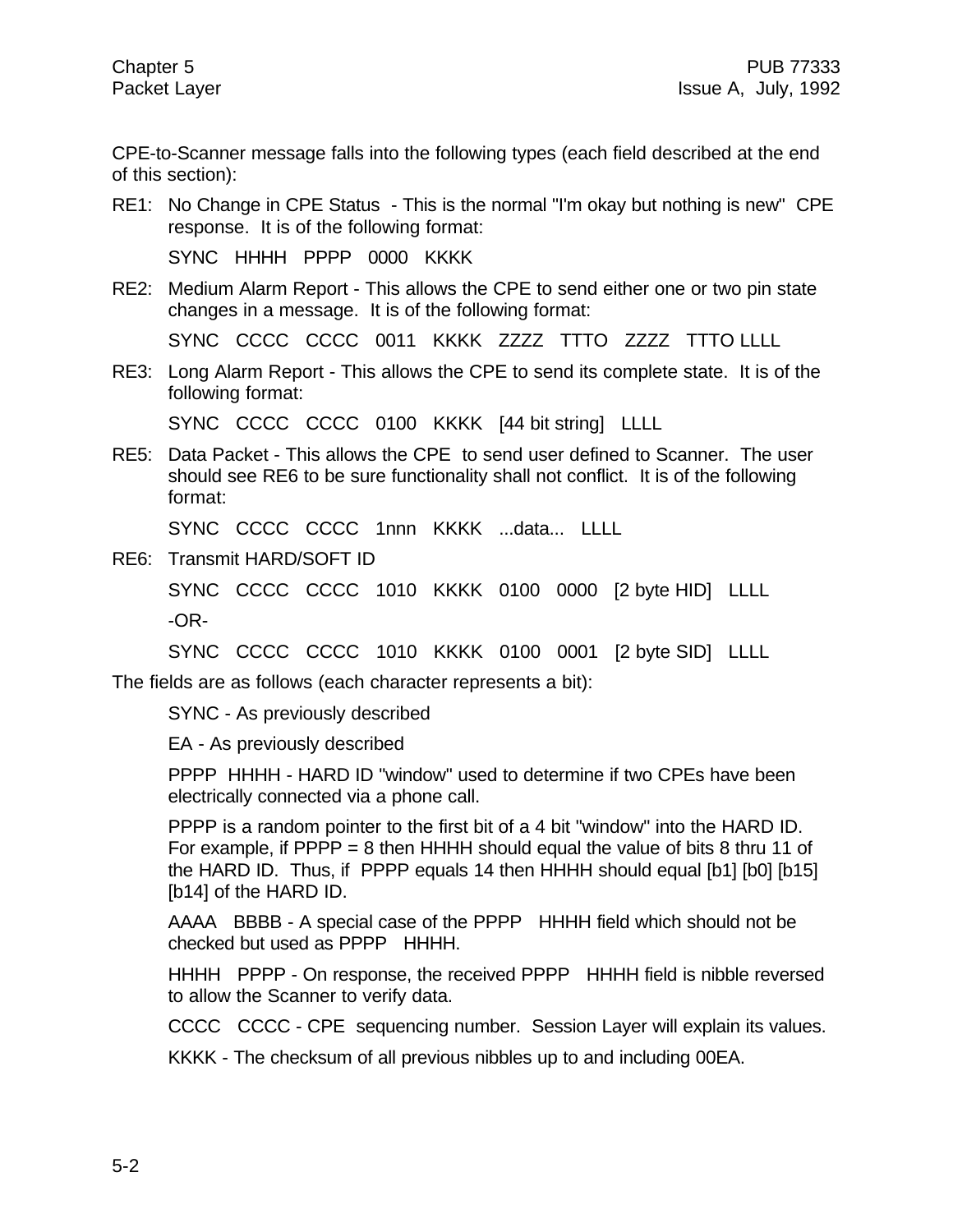LLLL - The checksum of all previous nibble up to and but not including KKKK.

nnn - The number of bytes in the ...data... packet. The number of bytes equals nnn+1 except for nnn=111 in which case the number is 9.

- ...data... Data as defined in the nnn field.
- X Don't care field
- Y Must be 0
- AA if 00:Acknowledge to a restore or close
	- if 01:Acknowledge to a fault
	- if 10:Acknowledge to an alarm or opening
	- if 11:Not used
- ZZZZ Pin Zone in Question
- 0000: State change not applicable used when sending a medium alarm packet and only 1 pin has change state.
- 0001-1011: Pins 1-11
- 1100: Box Open (tamper)
- 1101: AC Power Fail
- 1110: DC Power Fail
- 1111: Self Test Failure
- TTT Pin States:
- 000: Used with Pin=0 only

#### Reporting State

- 001: Alarm: This alarm has not yet been acknowledged by the Alarm Service Provider.
- 010: Restore: This alarm has been acknowledged by the Alarm Service Provider and the alarm condition is no longer present.
- 011: Open: This alarm has not yet been acknowledged by the Alarm Service Provider. For example, this can be used for routine door openings.
- 100: Close: This alarm has been acknowledged by the Alarm Service Provider and alarm condition is no longer present. For example, this can be used for routing door closings.
- 101: Outstanding: The Alarm Service Provider has acknowledged the alarm and the alarm is still present.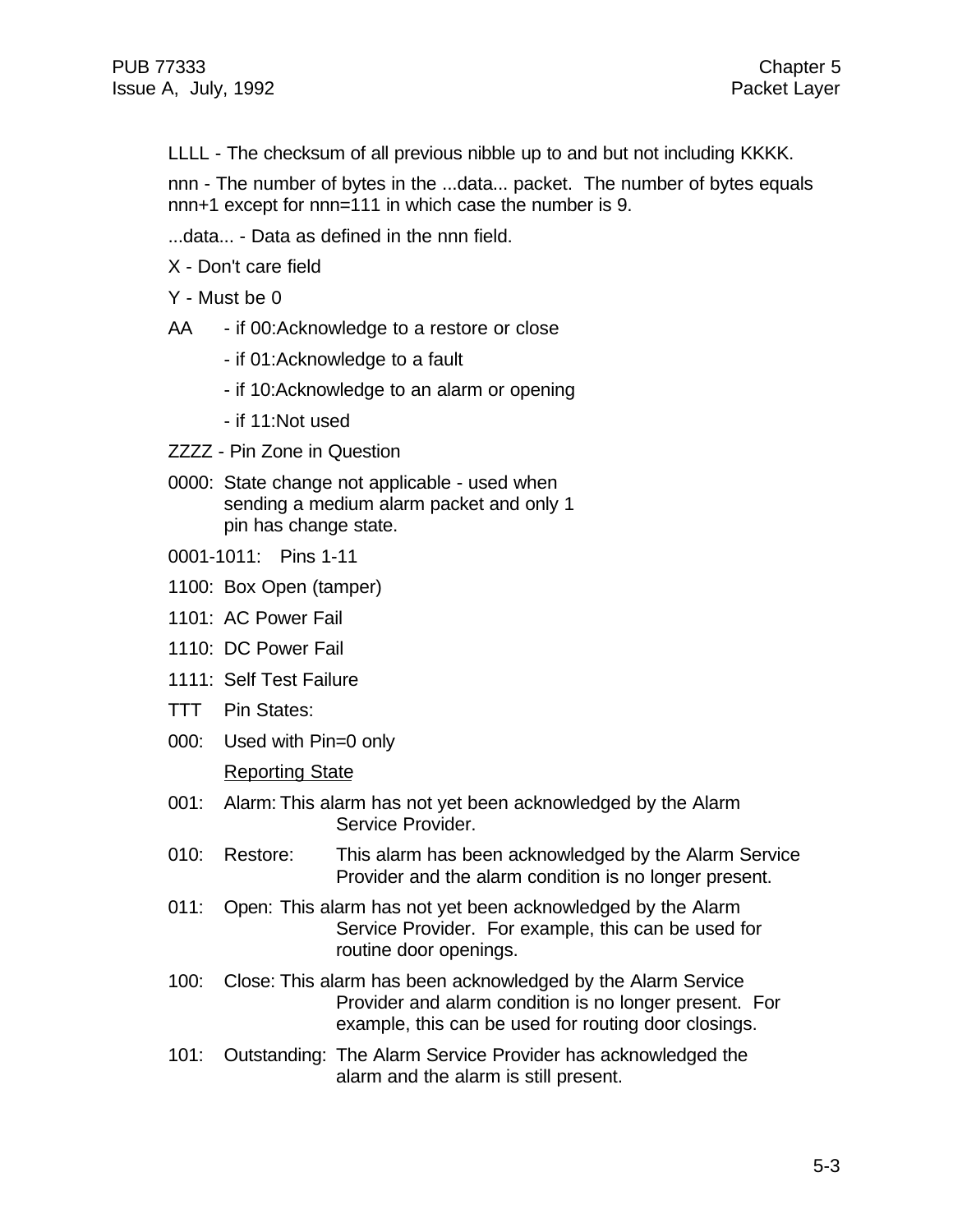- 110: Normal: There is no alarm and no action is required by the Alarm Service Provider.
- 111: Fault: There is a fault detected in the local loop.

[44 bit string] - Bit string to show current state of all pins:

1112 2233 3444 5556 6677 7888 999A AABB BCCD DEEF FPRX Where:

The TTT fields of pins 1-11 are in fields 1 thru B.

Fields C thru F are the box open, AC fail, DC fail, and self test fields whose values are:

- 00: Normal
- 01: Alarm
- 10: Restored
- 11: Outstanding
- P: Output State 1=on, 0=off
- R. Re-transmit Bit. If set, this message is a re-transmission of a previous state change was not acknowledged within 3 minutes of original transmission.
- X: Reserved for future. Set to 0 for present.

The Scanner will recognize four different reporting states for each of the alarms. These are:

- Normal
- Alarm
- Fault
- Open

Scan-AlertSM COE is in continual communication with the alarm detection CPE. The COE will only accept transitions from a specific reporting state to a few other states. For this reason, the CPE may only transition from a specific report state to a set of other report states as follows (except as shown below, each transition requires communication between the CPE and the Scanner):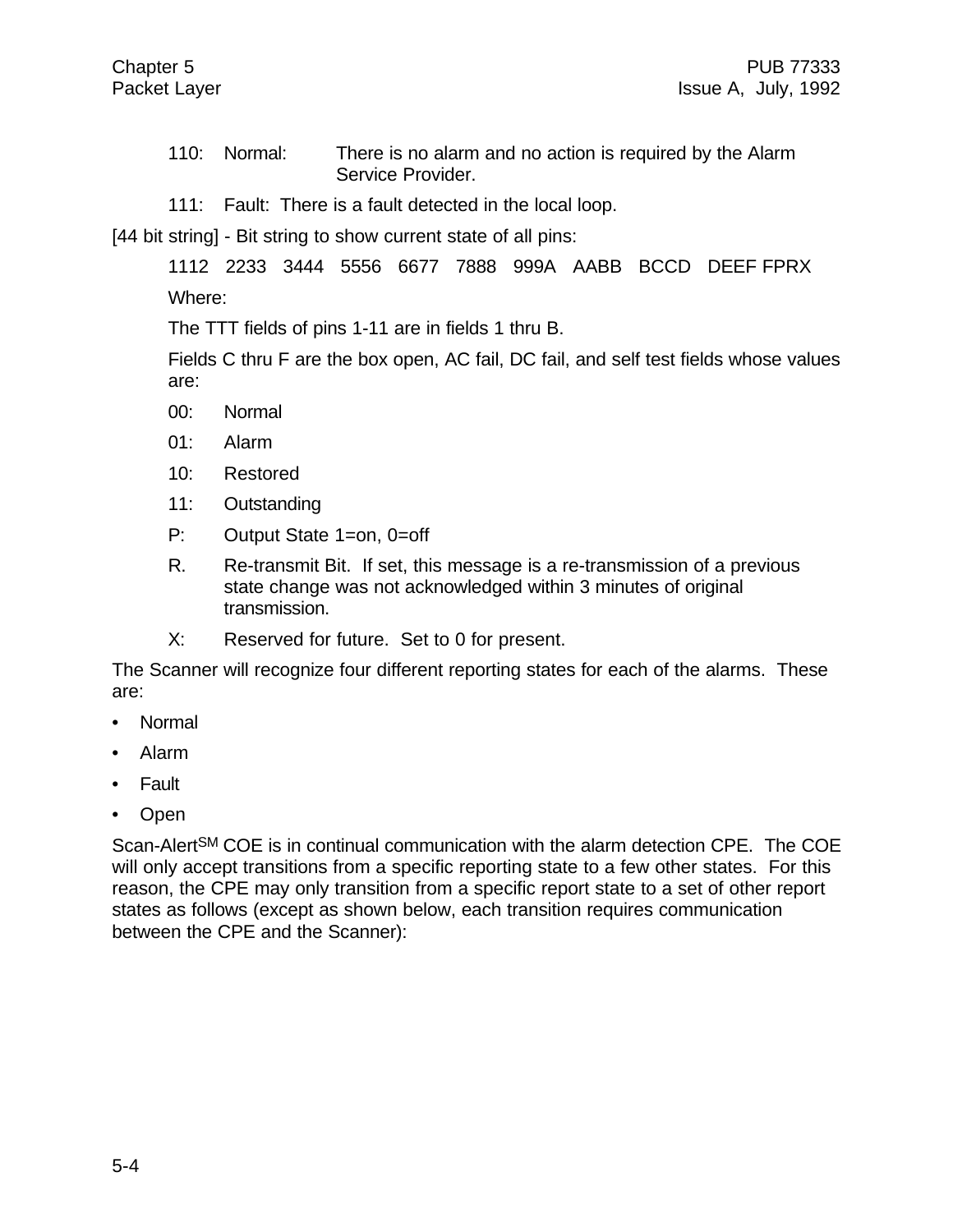PUB 77333 Chapter 5<br>
Issue A, July, 1992 Chapter 5 Issue A, July, 1992

| <b>EXISTING</b>               |                                                                                               |                                                     |
|-------------------------------|-----------------------------------------------------------------------------------------------|-----------------------------------------------------|
| <b>REPORT</b><br><b>STATE</b> | <b>EVENT</b>                                                                                  | <b>NEW REPORT</b><br><b>STATE</b>                   |
| Normal                        | Change in Input Status<br>Change in Input Status<br>Alarm Loop Fault is Detected              | New Alarm<br>New Opening<br><b>New Fault</b>        |
| New Alarm                     | Acknowledgement<br>from Alarm agency                                                          | Outstanding*                                        |
| New Opening                   | Acknowledgement<br>from Alarm agency                                                          | Outstanding*                                        |
| <b>New Fault</b>              | New Alarm Input (despite fault)<br>New Opening Input*<br>Acknowledgement<br>from Alarm agency | New Alarm<br>Outstanding*                           |
| Outstanding                   | <b>Alarm Input Stops</b><br><b>Alarm Input Stops</b><br><b>Fault Stops</b>                    | <b>New Restore</b><br><b>New Closing</b><br>Normal* |
| <b>New Restore</b>            | New Alarm Input<br>New Fault Input<br>Acknowledgement<br>from Alarm agency                    | New Alarm<br><b>New Fault</b><br>Normal*            |
| New Closing                   | New Opening Input<br>New Fault Input<br>Closing<br>Acknowledged<br>from Alarm agency          | New Opening<br><b>New Fault</b><br>Normal*          |
|                               |                                                                                               |                                                     |

\* Optional Reporting

#### **5.2 Host-agency**

Host-to-agency messages fall into the following types (each field described at the end of this section):

Normal "No Data" Poll - This message is sent by the host as a normal poll. It signifies that the host has no new messages for agency but is requesting information from agency. This message does not require the acknowledgement character. Its format is:

 $\langle LF \rangle$   $\langle SP \rangle$   $\langle * \rangle$   $\langle CR \rangle$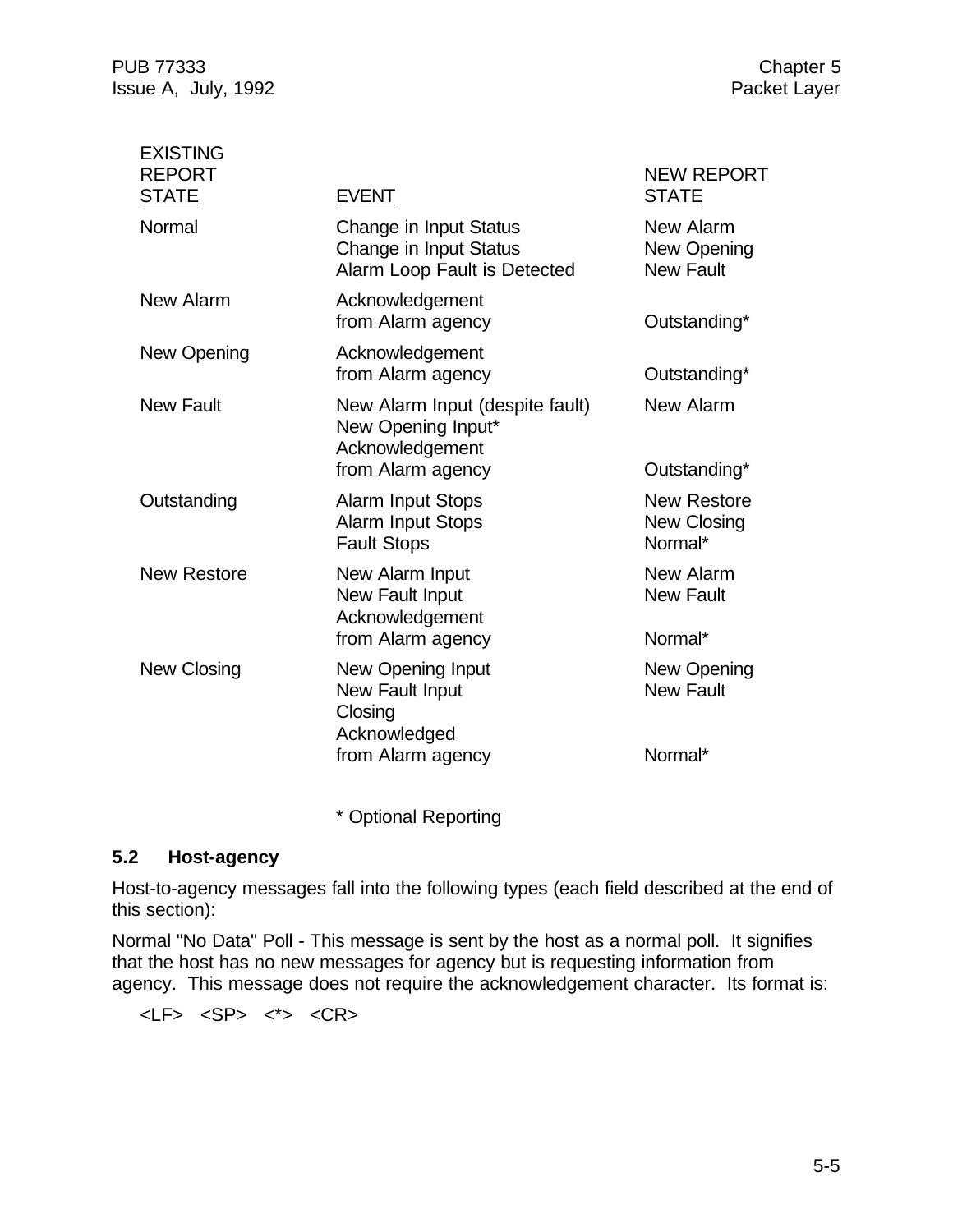Type 0 - This message tells the agency to output the "text" field to the agency's CRT for viewing by agency personnel. Its format is:

<LF> <SP> <0> ...text... CK4 <CR>

Type 1 - This message provides the agency with information from the alarm detection. Its format is:

<LF> <SP> <1> SID DDDD HHHH XNNN CC M CK1 ...data... CK2  $CK4 < CR$ 

Type 2 - This is the same as a Type 1 message except that it is from a CPE which was previously not responding. Its format is :

<LF> <SP> <2> SID DDDD HHHH XNNN CC K CK1 ...data... CK2  $CK4 < CR$ 

Type 3 - This message denotes a CPE as not responding and returns any data which might have been sent by the CPE. Its format is:

<LF> <SP> <3> SID DDDD HHHH XNNN SS K ...data... CK4 <CR>

Type 4 - Not used.

Type 5 - This message denotes a CPE was reset. Its format is:

<LF> <SP> <5> SID DDDD HHHH XNNN CC M CK1 ...data... CK2 CK4 <CR>

Type 6 - This message returns to the CPE a message which could not successfully be sent to the Scanner. Its format is:

<LF> <SP> <6> SID JNNN HH L ...data... CK4 <CR>

Type 7 - This message returns information sent from the agency to the host with the reason for its return. Its format is:

<LF> <SP> <7> SID JNNN <SP> R L ...data... CK4 <CR>

Type 8 - This message notifies the agency that the Scanner and host had a message number mis-match. Its format is:

<LF> < SP> <8> SID DDDD HHHH 0NNN CC HH SS CK4 <CR>

Type 9 - This message contains a query which must be displayed to the agency's CRT and responded to by the agency's operator. Its format is:

<LF> <SP> <9> ...text... CK4 <CR>

Type 10 - This message contains a network alarm or restore message in its test field. Its format is:

<LF> <SP> <A> T ...text... CK4 <CR>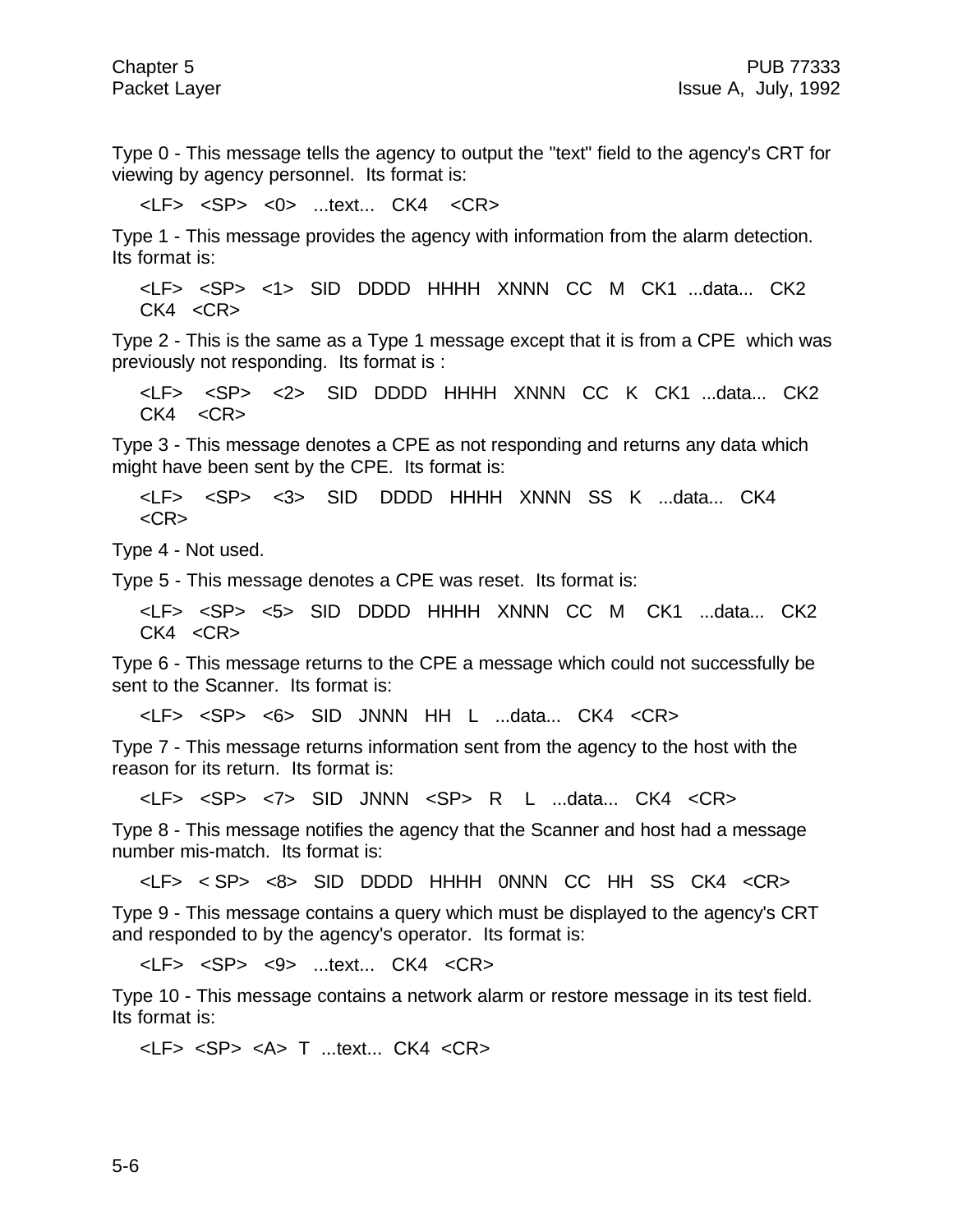Agency-to-host message fall into the following types (each field described at the end of this section):

Normal "No Data" response - This message is sent by the agency as a respond to a poll. It signifies that the agency has no new messages for the host but is operating correctly. This message does not require acknowledgement. Its format is:

<LF> <\*> <CR>

Type 0 - This message is used to send a variety of commands to the host. Its format is:

<LF> <0> ...text .. CK4 <CR>

Type 1 - This message is used to send a variety of commands to the alarm detection CPE. Its format is:

<LF> <1> SID NNNN K ...data... CK4 <CR>

Type 9 - This is the response to a host message Type 9. Its format is:

<LF> <9> ...TEXT... CK4 <CR>

The above fields are as follows:

<...> - Single ASCII character represented inside brackets

| <b>SID</b>  | - Scanner ID. 1 byte. Scanner 1 is 20 hex, Scanner 2 is 21 hex, and so<br>forth.                                                                                                                                                                                                                                            |
|-------------|-----------------------------------------------------------------------------------------------------------------------------------------------------------------------------------------------------------------------------------------------------------------------------------------------------------------------------|
| <b>DDDD</b> | - Data field. 4 bytes. Not currently implemented. Left as 4 space<br>characters.                                                                                                                                                                                                                                            |
| <b>XNNN</b> | - CPE field. 4 bytes. X is the ASCII character of the X/R which was used<br>to poll the CPE. Set to ASCII 0 in messages from the agency to host.<br>NNN is the ASCII hexadecimal representation of the CPE number. ASCII<br>"000" is CPE 1, "001" is CPE 2, "00F" is CPE 16, and so forth up to "7FF"<br>which is CPE 2048. |
| <b>HHHH</b> | - CPE's HARD ID. 4 bytes. This field is the ASCII hexadecimal<br>respresentation of the HARD ID. For example, ASCII "89AB" means<br>HARD ID 89AB.                                                                                                                                                                           |
| CC          | - Current CPE sequence number. 2 bytes. Logically AND each of the<br>bytes with OF hex to obtain 2 nibbles which can be combined into a byte<br>with the first nibble being the most significant.                                                                                                                           |
| <b>HH</b>   | - Current Scanner sequence number according to the host. 2 bytes.<br>Decode the same as the CC field previous count.                                                                                                                                                                                                        |
| SS          | - Current Scanner sequence number. 2 bytes. Decode the same as the                                                                                                                                                                                                                                                          |

SS - Current Scanner sequence number. 2 bytes. Decode the same as the CC field. Current count.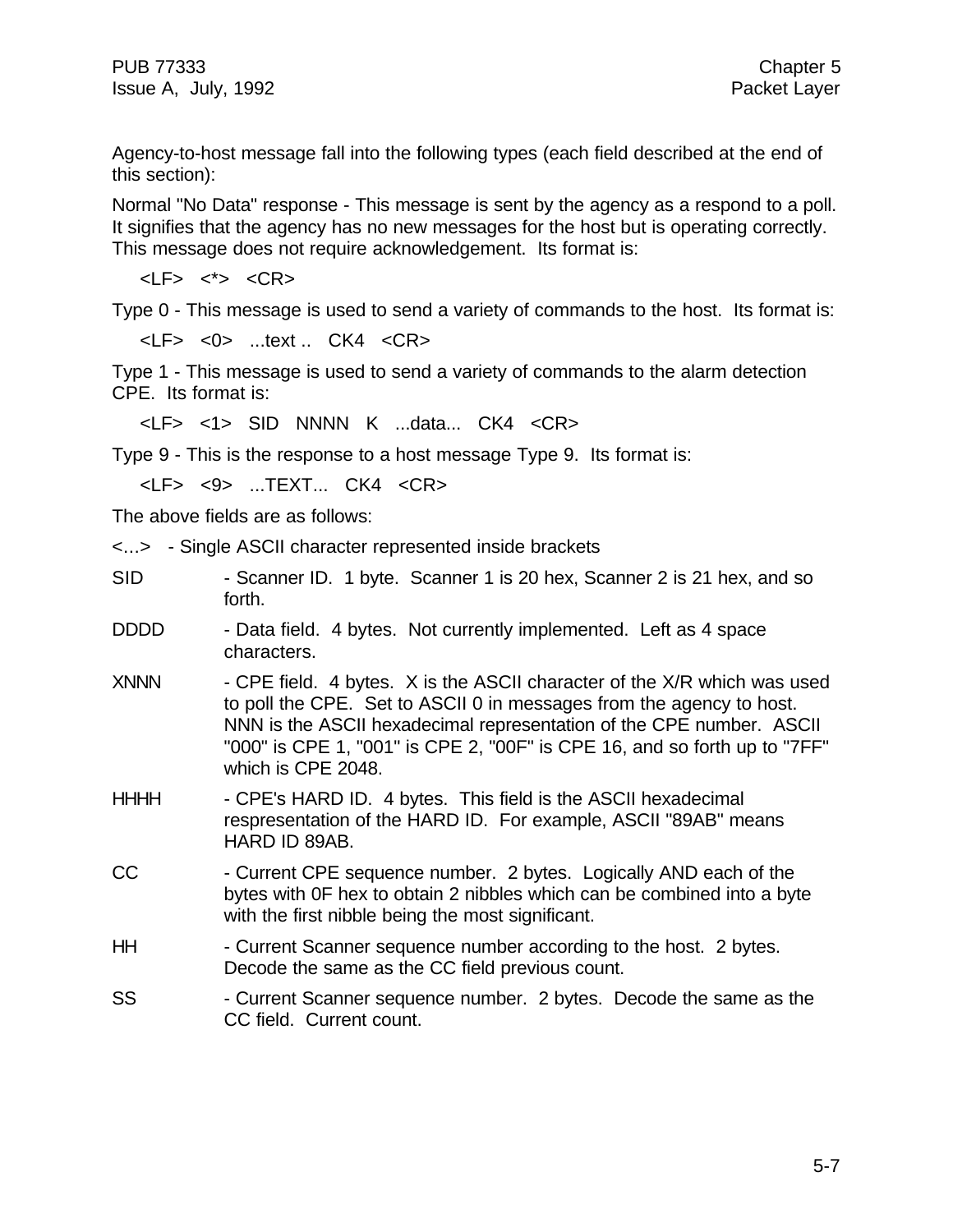- CK1, CK2 Checksums which were used for CPE-Scanner communications. 1 byte each. Delivered to remain in compliance with Computer Inquiry II rules but provides no useful information and can be ignored.
- CK4 Message checksum. 1 byte. See "Link Layer" for explanation.
- R Fig. 2. Reject reason field. 1 byte. Tells agency why message was returned. <SP>=None
	- <">=Output on not enabled for this CPE
	- <!>=Agency dies not own this CPE

<#>=CPE not UP

- T Network alarm/restore type
	- <SP>=Network restore condition
	- <\*>=Network alarm condition
- J Control bit for type 6 and 7 message only where  $J = 1$  then:
	- L= 1 Poll CPE
		- 2 Output off
		- 3 Output on
		- 8 Acknowledge pin
	- $J = 3$  then:
	- L= 0 UP CPE wo/data
	- L=1 OHP w/data
		- Data= 1 Enable
			- 0 Disable
			- 3 Delay off
			- 2 Not used
- L  **Control field for type 6 and 7 message only.**
- M Control field for the ...data... field. 1 byte. Content and meaning along with length of ...data... field is a follows:
	- '0': No change in CPE status. Len = 0 bytes.
	- '1': Invalid
	- '2': Invalid
	- '3': Medium Alarm Report. Len = 4 bytes.
	- '3'" Long Alarm Report. Len = 11 bytes.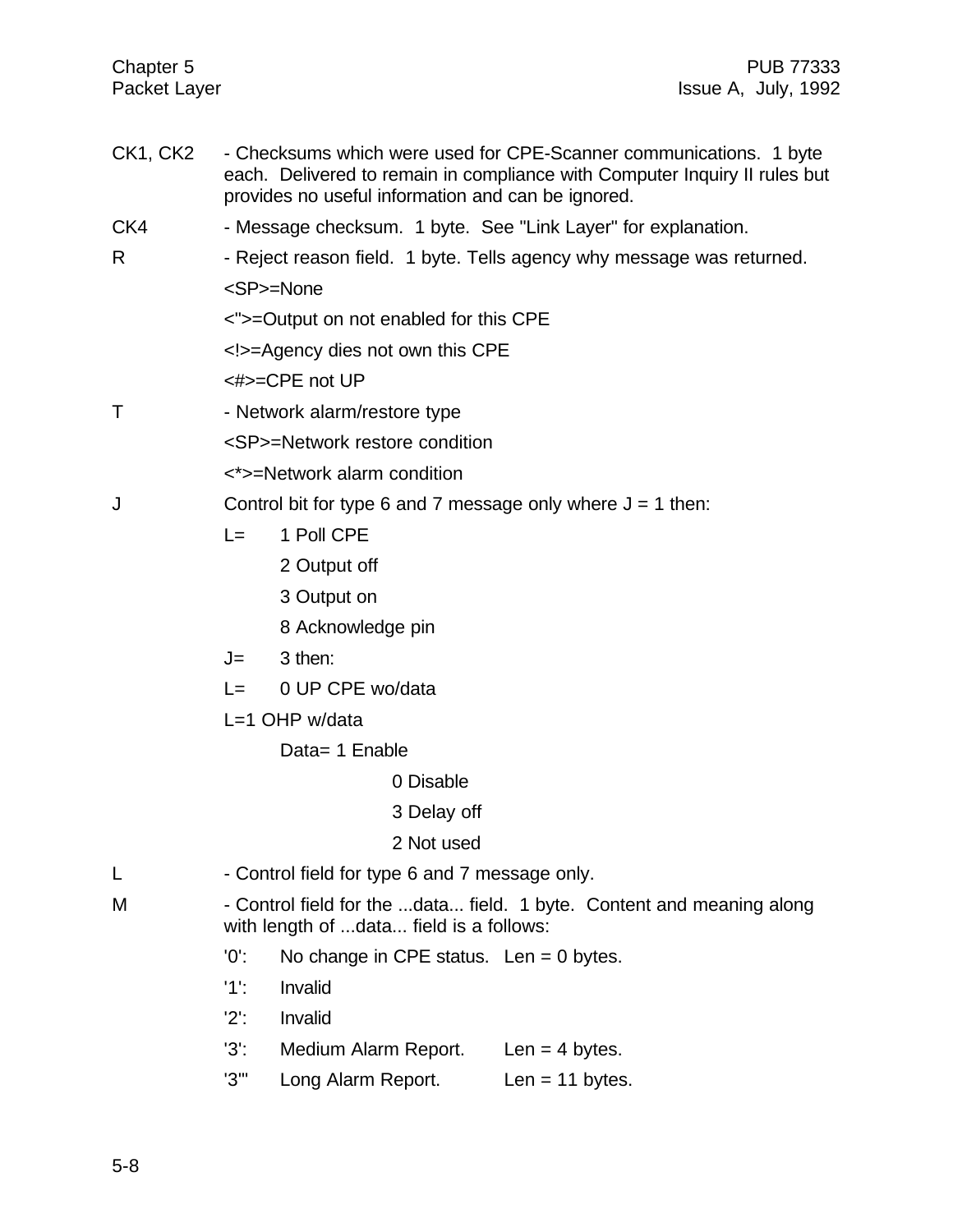| $'5$ :  | Invalid      |                                                     |
|---------|--------------|-----------------------------------------------------|
| '6      | Invalid      |                                                     |
| $'7$ :  | Invalid      |                                                     |
| $'8'$ : | Data packet  | Len = $2$ bytes.<br>(Also used for acknowledge pin) |
| $'9'$ : | Data packet. | Len = $4$ bytes.                                    |
| 'A':    | Data packet. | Len = $6$ bytes.                                    |
| 'B':    | Data packet. | Len = $8$ bytes.                                    |
| $'C$ :  | Data packet  | Len = $10$ bytes.                                   |
| 'D':    | Data packet. | Len = $12$ bytes.                                   |
| 'E':    | Data packet. | Len = $14$ bytes.                                   |
| 'F':    | Data packet. | Len = $18$ bytes.                                   |
|         |              |                                                     |

K - Control field for the ...data... field. 1 byte. Content and meaning along with length of ...data... field as follows:

| $'0$ :  | Type 0 command failed                     | Len = $0$ bytes |
|---------|-------------------------------------------|-----------------|
| $'1$ :  | Poll CPE                                  | Len = $0$ bytes |
| $'2$ :  | Output CPE off                            | Len = $0$ bytes |
| $'3'$ : | Output CPE on                             | Len = $0$ bytes |
| $'4'$ : | Invalid                                   |                 |
| $'5$ :  | Invalid                                   |                 |
| $'6'$ : | UP CPE returned to agency Len $= 0$ bytes |                 |
| $'7$ :  | Invalid                                   |                 |
|         |                                           |                 |

'8'-'F': See M field for meaning

- ...data... Data to/from CPE. Logically AND each with 0F hex to obtain actual data nibbles and combine data nibbles as was explained in CC field. If odd number of nibbles use 0 for final nibble. Several cases are explained below.
	- (1) Medium Alarm Report. Reports 1 or 2 pin state changes.

Nibbles 1 &3: Pin Number

- 0: Ignore this nibble and the next
- 1 & 11: Pins 1-11
- 12: Box tamper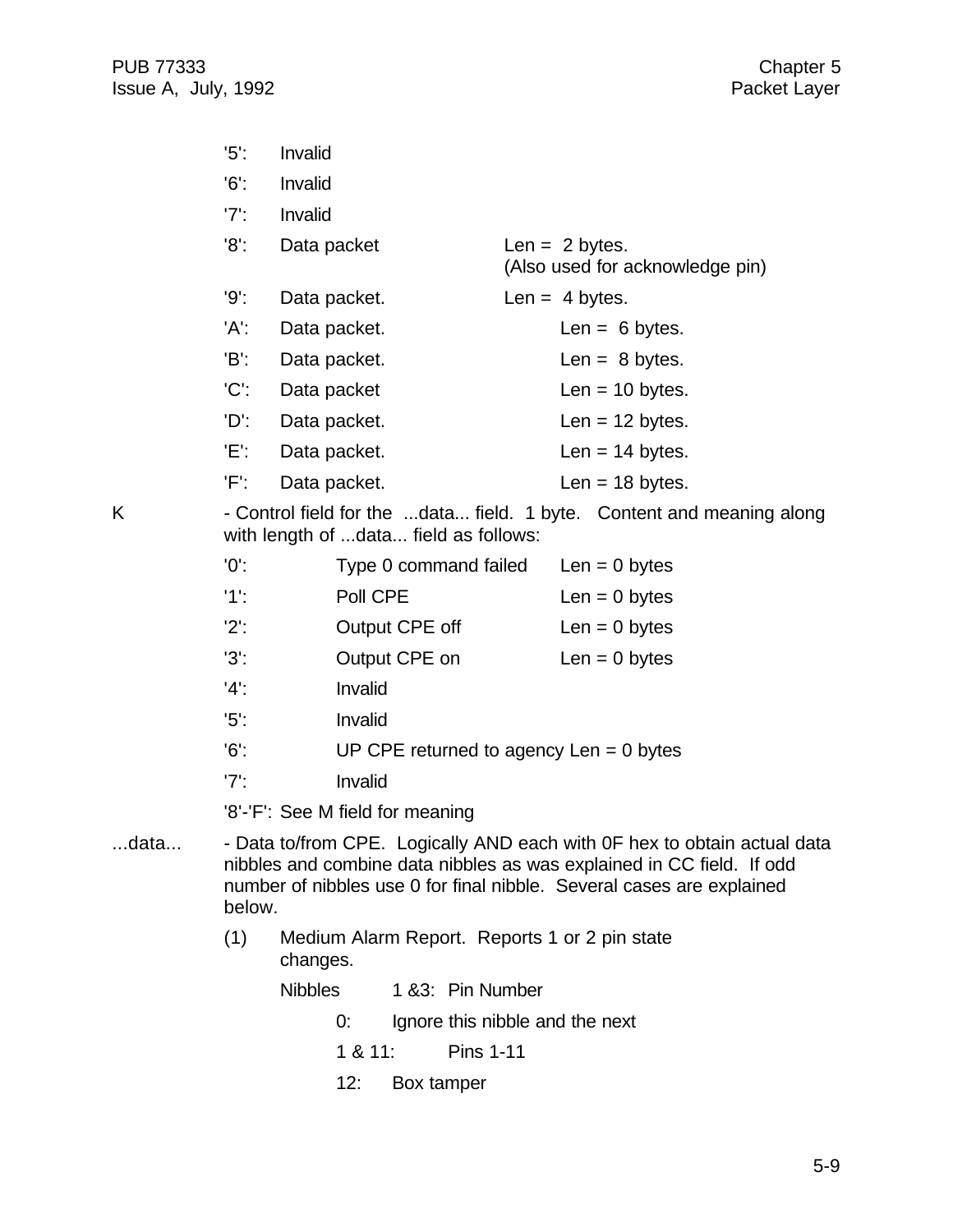- 13: AC fail
- 14: Battery fail
- 15: CPE self test

Nibbles 2 &4: Pin State. Shift Right 1 bit

- 0: Used only for pin=0
- 1: Alarm
- 2: Restore
- 3: Opening
- 4: Closing
- 5: Outstanding condition
- 6: Normal
- 7: Fault
- (2) Long Alarm report. The CPE sends its entire pin state in one message. Compacts data into a 44 bit string and interpret bits as below:

111 222 333 444 555 666 777 888 999 AAA BBB CC DD EE FF PRX

111 thru BBB: Pin state of pins 1 thru 11. See above for contents.

CC thru FF: State of in order, box, tamper, AC fail, DC fail, and CPE self test.

Contents are:

- 0: Normal
- 1: Alarm
- 2: Restore
- 3: Outstanding
- P: State of Output Relay. 0=off, 1=on
- X: Reserved for future use. Set to 0 for present.

(3) Special cases of the data packet, not to be used as an ordinary data

packet.

(3a) Pin State Acknowledgement. Len=2 bytes (K or M = '8'). The following content is the ...data... field.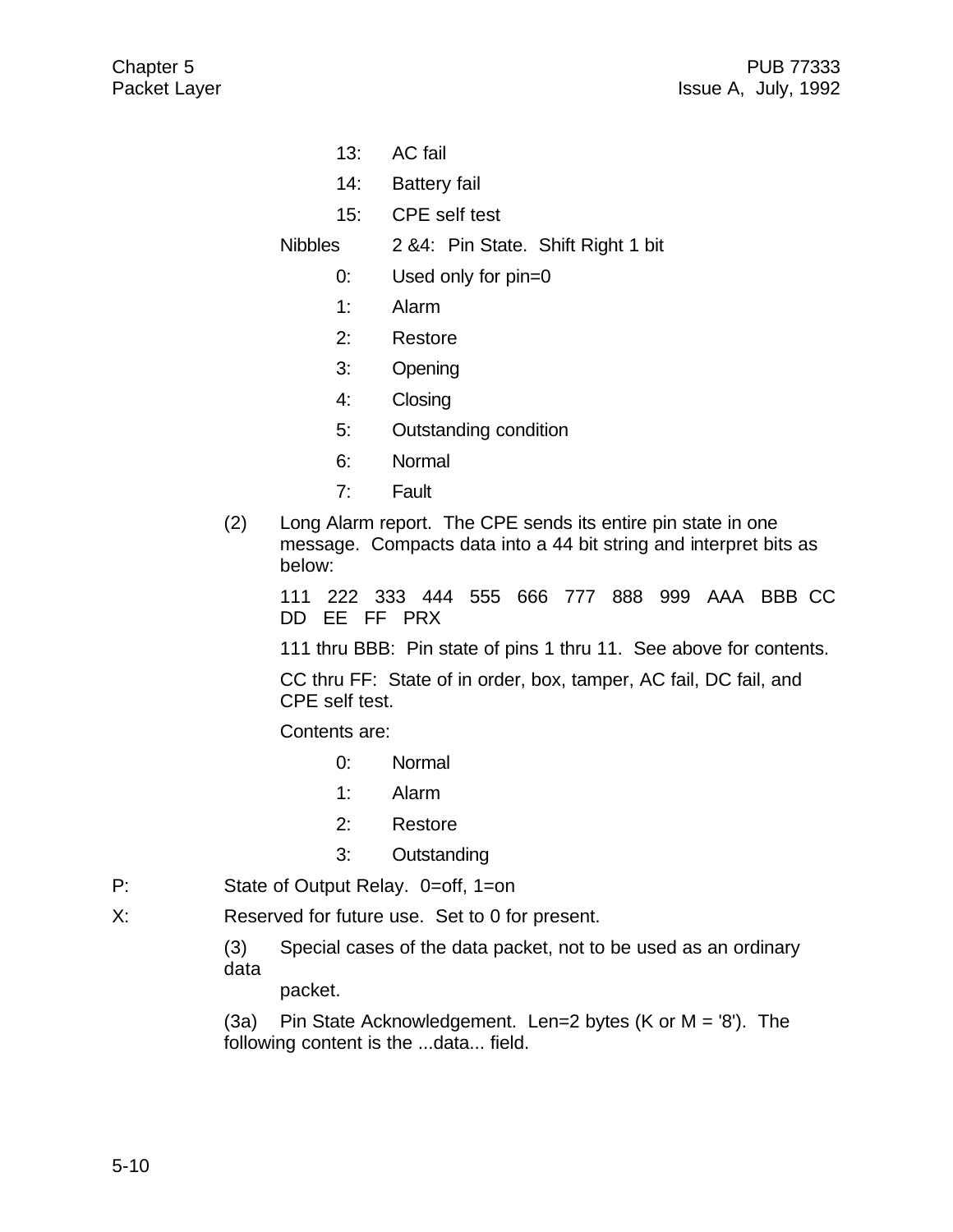- Nibble 1: 3S hex where S is the pin state to acknowledge
	- S=0: Acknowledge of reset or close
	- S=1: Acknowledge of fault
	- S=2: Acknowledge of alarm or open
- Nibble 2: 3p hex where p is the pin number to acknowledge
- (3b) CPE responds to UP CPE command by sending agency its HARD ID. Len=6 bytes (K or M = "A"). Once the ...data... is combined into 3 bytes, the first byte is the 40 hex, the second is the most significant byte of the HARD ID and the third is the least significant.

**Note:** 40 hex, tells us the message contains the HARD ID.

(3c) Data packet. Up to 18 nibbles of user defined data. To transmit, logically OR data each nibble with 30 hex.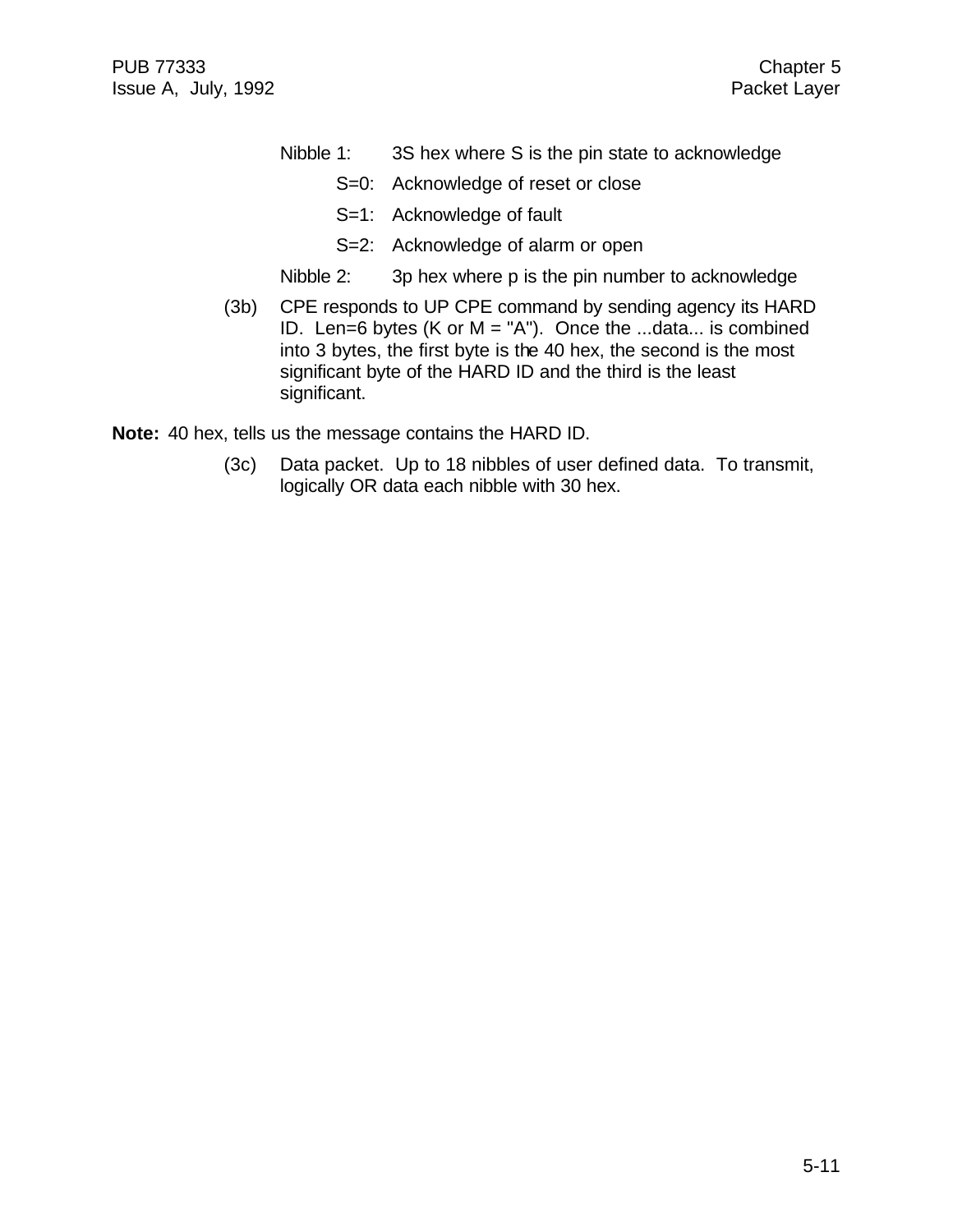PUB 77333 Chapter 6 Issue A, July, 1992 **Session Layer** 

# **6. Session Layer**

This is the highest defined layer of the protocol.

# **6.1 CPE Sequence Number**

The alarm detection CPE shall generate a sequence number to allow the redundant sides of the network to discard duplicate messages which have taken different paths to the same host. Upon power up the sequence number shall be zero and increment each time the CPE transmits any REX message except RE1. The sequence number is 8 bits wide and shall wrap around to zero as needed.

# **6.2 Communication Initialization**

The alarm detection CPE shall not output any information (i.e., low-tone or WAIL) until it is initialized, following power up or power cycling sequence (i.e.,"RESET"). Upon "RESET" the CPE shall be uninitialized, and shall not respond until the UP-CPE command is received and responded to, i.e., "was reset". The Scanner sends an encoded RQ5. The CPE shall then respond with an unencoded RQ6 with the HARD ID. The Scanner then sends an RQ6 encoded HARD/HARD to write the SOFT ID with the CPE. The CPE shall then keep low tone off to solicit a poll RQ1 from the Scanner. The CPE shall respond to the RQ1 with an RE3 encoded HARD/SOFT. At this time communications are initialized and the CPE shall output low-tone or WAIL based on the protocol and state of the system. Thereafter, the CPE shall not respond to unencoded messages of any type.

# **6.3 Responses to Scanner Commands**

Each of the RQ messages requires a certain type of encoding and response from the CPE. None of these responses are applicable until after the CPE has received the UP command.

#### VI.3.1 RQ1

This is the normal Scanner poll message. It is always encoded HARD/SOFT. The CPE may respond with RE1, RE2, or RE5 as conditions dictate. Any response shall be encoded HARD/SOFT.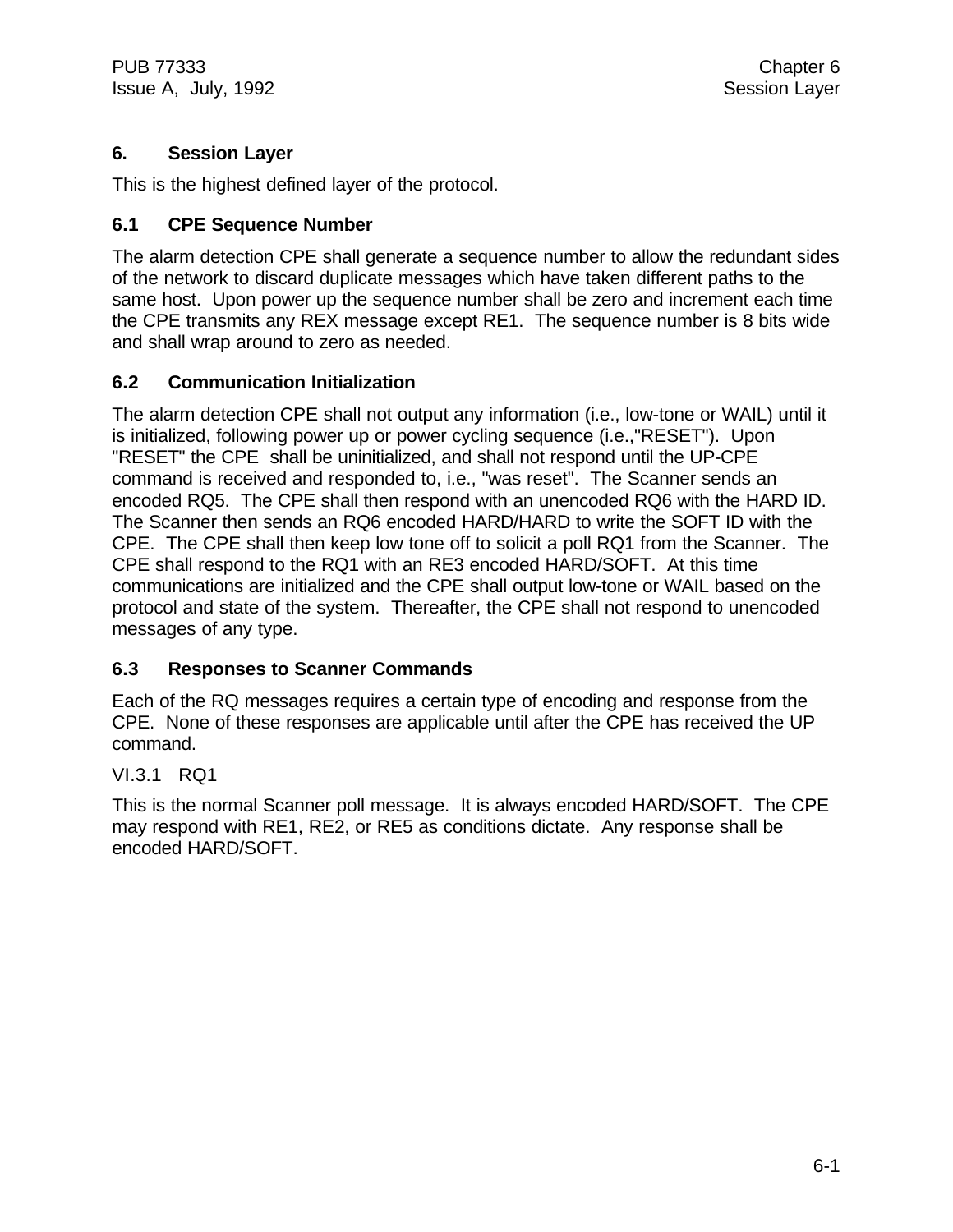# VI.3.2 RQ2

This is the "forced poll" state typically issued from the agency. The user is requesting the current information on the state of the CPE. This shall be encoded HARD/SOFT. The CPE shall respond with either an RE3 or RE5. Any response shall be encoded HARD/SOFT. The CPE shall turn off low-tone after responding to a poll for status, this will cause the Scanner to poll for change, which is the acknowledgement that the status message was received. (The forced poll is also known as a Solicited poll.)

# VI.3.3 RQ3

This is a pin state acknowledgement for alarm transport. If the application is non-alarm, and the interfaced agency does not send pin state acknowledgements, this message will not be sent. If it is sent, it shall be used to resolve the current state of pin. Below shows the allowable states a pin can have:

NORMAL ---> ALARM >>> OUTSTANDING ---> RESTORE >>> NORMAL NORMAL ---> OPEN >>> OUTSTANDING ---> CLOSE >>> NORMAL NORMAL ---> FAULT >>> OUTSTANDING ---> RESTORE >>> NORMAL

Where:

---> State change is made by the CPE as needed.

>>> State change made upon receipt of state acknowledgement.

The state changes alarm, fault, restore, open and close shall be sent by the CPE to the Scanner upon detection. Transmission of the Outstanding and Normal states are optional.

#### VI.3.4 RQ4

This message allows the Scanner to send user defined data to the CPE. It shall be encoded HARD/SOFT. The CPE shall respond to the Scanner as if an RQ1 were received.

# VI.3.5 RQ5

This message allows the Scanner to request the HARD ID at any time. After the CPE is UP this message shall be encoded SOFT/SOFT for the CPE to respond. The CPE shall send back a SOFT/SOFT encoded RE6 with the HARD ID.

# VI.3.6 RQ6

This message allows the Scanner to write a new SOFT ID to the CPE. It is encoded HARD/HARD. After the CPE is UP this message shall be handled as an RQ1.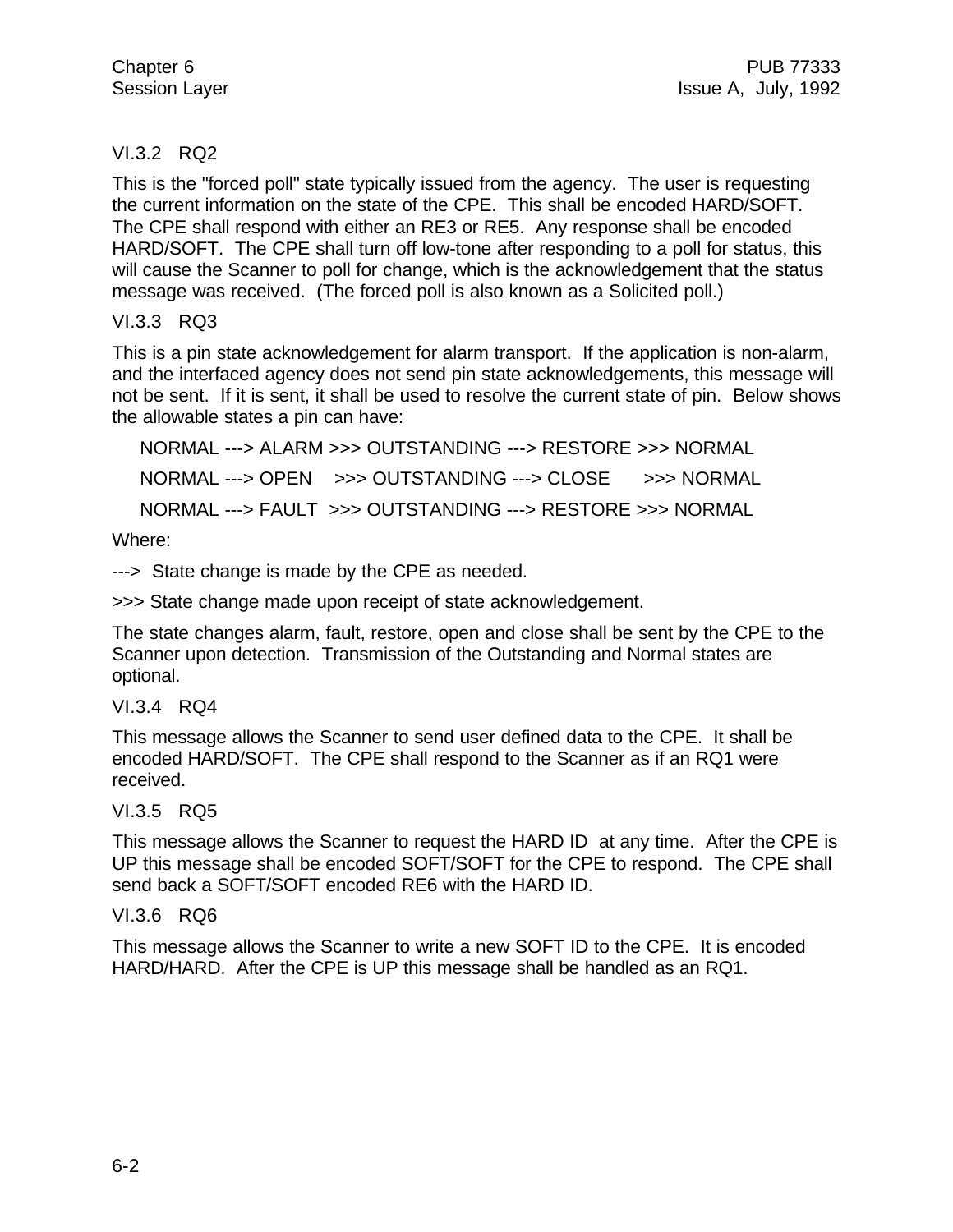# VI.3.7 RQ8

This message allows the Scanner to verify the SOFT ID has been sent and received by the CPE. It shall be encoded HARD/HARD. The CPE shall respond with a HARD/HARD encoded RE6 with the SOFT ID.

# VI.3.8 RQ9 and RQ10

These messages turn the output relay on and off. They shall be encoded HARD/SOFT. See RQ1 for handling.

# **6.4 Host-agency Overview**

The agency equipment allows an agency to monitor alarm detection CPEs in various locations. It is necessary to understand the basic terminology to understand CPE communications. CPEs are UP when they are in normal communications mode with the network. CPEs which have not been initialized (UP) into the system are DOWN.

# **6.5 Communication Initialization**

CPEs must be UP before they will communicate with the network. To do this, the agency must request U S WEST to add the alarm detection CPE to the system and data base with the proper options and connections and then have the agency based CPE send the UP CPE command for the proper Scanner-CPE number. If the CPE is operating correctly, communications will begin at this time and the agency based CPE will be able to receive messages from the alarm detection CPE.

# **6.6 Host Message Handling**

Each of the Host messages require a certain action on the part of the agency. They are explained below.

• Immediate Response To Any Poll

The agency should send whatever next message it wishes to send.

- Message Types: 0, 2, 3, 5, 6, 7, 8, 10: agency CPE should display this message on its CRT in a manner readable to the user as it pertains to the particular application.
- Message Type 1: The agency CPE should display this message on its CRT in a manner readable to the user and queue messages to acknowledge pins for the states alarm, restore, open, close, and fault if applicable to the intended use of the system.
- Message Type 9: The agency CPE should display this query on its CRT. The user's response should be packaged as a Type 9 response and queued for transmission.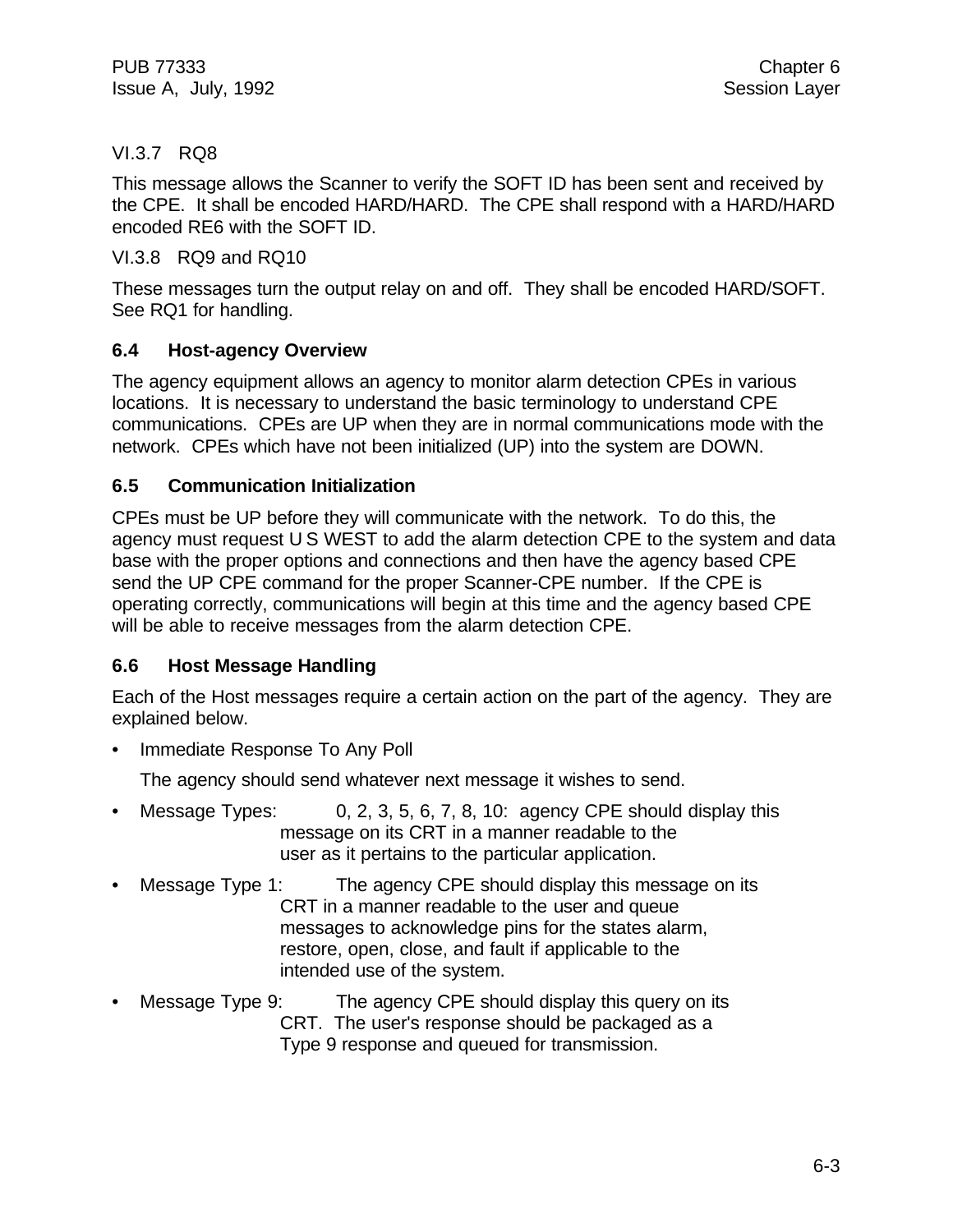#### **6.7 Agency Message Handling**

Each of the agency messages require a certain action on the part of the Host. They are explained below.

Message Type 0: Allows the agency to pass commands to the host. Currently they include (but are not limited to): HELP UP STU DOWN STU ENABLE OFF-HOOK POLLING DISABLE OFF-HOOK POLLING SEND SUPERVISOR POLL STU

For a complete list of commands, the user should type HELP. These commands are sent as text via ASCII characters and interpreted by the host to make future additions and local variations possible without changing agency software.

Message Type 1: Allows the agency to send information to the alarm detection CPE. See the packet layer for a detailed description of choices.

- $k = '1'$ : Poll CPE
- $k = '2'$ : Output Off
- $k = '3'$ : Output On
- $k = 8$ : Pin Acknowledgement

Message Type 9: Allows the agency to respond to a Type 9 host command. Sent as text to prompt the agency for input.

#### **6.8 System Requirements of the Agency**

The agency should be able to process messages at a rate of at least 1 per second. If the agency does not acknowledge a host message, the host will attempt to re-transmit it. However, if greater than a pre-determined threshold number of messages are waiting for the agency, the host will begin to purge non-acknowledged messages. When the host is busy it will not acknowledge agency messages. If this happens a pre-determined number of times, the agency should alert alarm subscribers that messages are not being taken and to try later. In the event the host link is down, the agency should de-queue messages for the host and alert the alarm subscribers.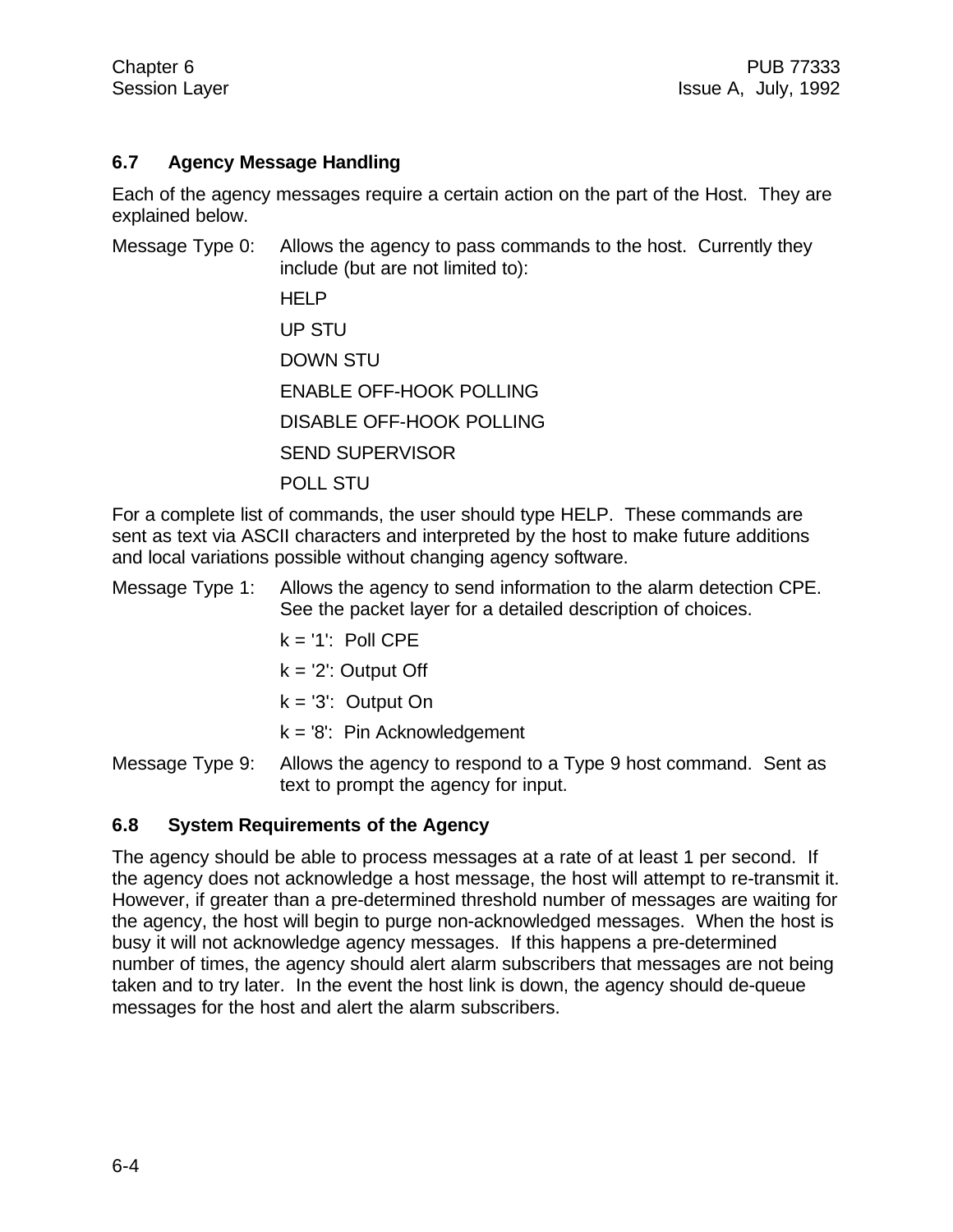# **7. Definitions**

#### **7.1 Acronyms**

| COE        | <b>Central Office Equipment</b>          |
|------------|------------------------------------------|
| CPF.       | <b>Customer Provided Equipment</b>       |
| <b>DTE</b> | Data Terminal Equipment                  |
| <b>FCC</b> | <b>Federal Communications Commission</b> |
|            |                                          |

# **7.2 Glossary**

#### ASCII

American Standard Code for Information Interchange. A standard 8-bit information code used with most computers and data terminals.

bit

A binary digit. A unit of data in binary notation.

#### bps

Bits per second, e.g., 1200 bps. In data transmission, it is the number of binary zero and one bits transmitted in 1 second. Modern terminology uses "bit/s," e.g., 1200 bit/s.

#### byte

A consecutive number of bits usually constituting a complete character or symbol. If the length of the byte is not specified it is conventionally assumed to have a length of 8-bits. In the Digital Data System, a byte refers to an arbitrary group of 8 consecutive bits; it does not correspond to a byte of customer data.

#### dBrnc

Weighted noise power in dBm measured by a noise measuring set with C-Message weighting.

#### Loaded Cable

Inductance, in the form of "Load Coils", is placed on longer metallic cables to improve the cable's voice transmission performance.

#### **Parity Check**

Making the number of ones in a grouping of bits either always even or always odd. This permits detection of bit groups that contain single errors. It may be applied to characters or blocks.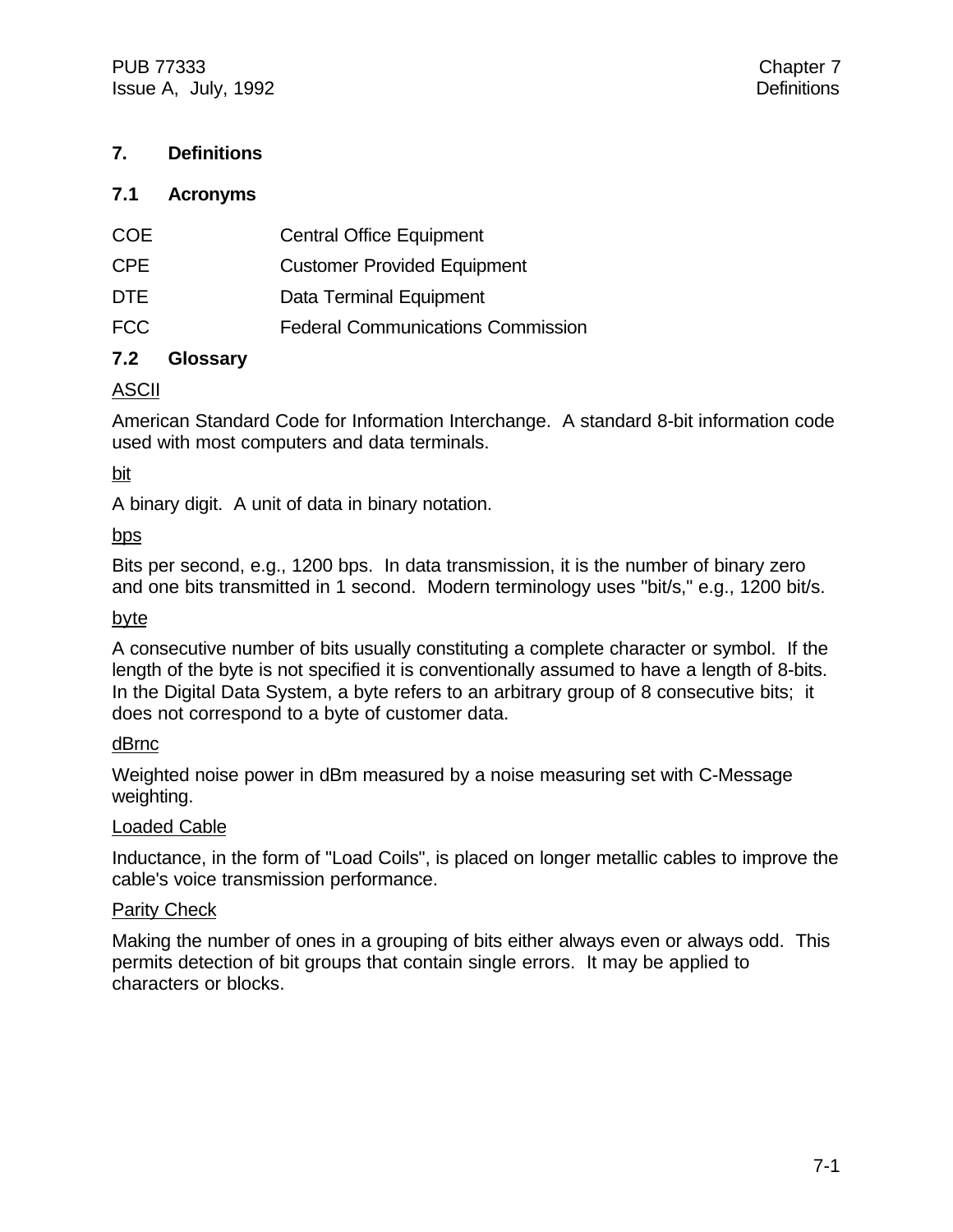### Ringer Equivalence

A numeric indicator which is an inverse function of on-hook impedance and resistance, called the Ringer Equivalence Number (REN). All registered terminal equipment which can affect on-hook impedance and resistance are assigned a REN. The sum of all such REN's on a given telephone line shall not exceed 5 but may be fewer depending on the ringing voltage source and the facility serving the line (FCC Part 68.312).

#### **STU**

Subscriber Terminal Unit.